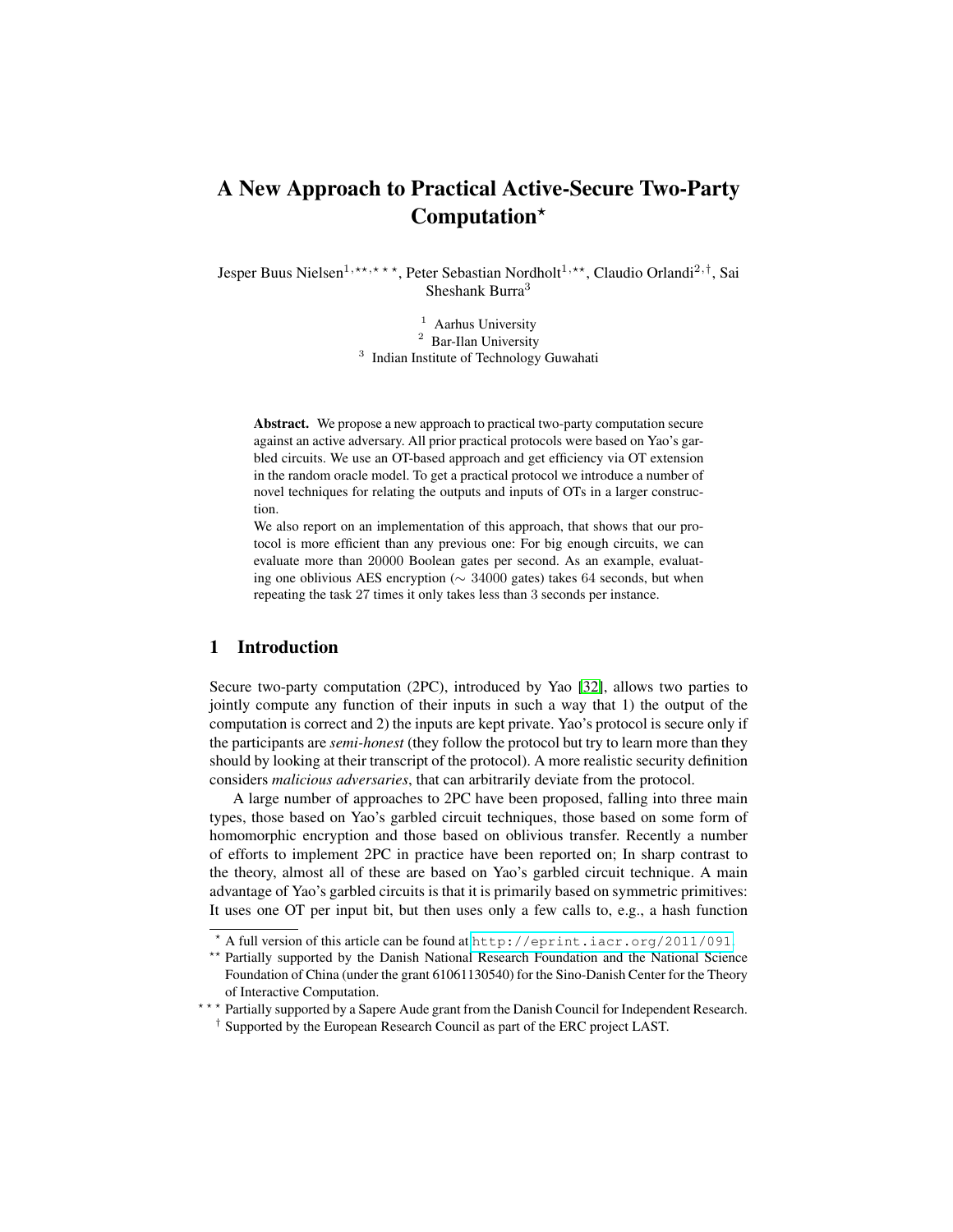per gate in the circuit to be evaluated. The other approaches are heavy on public-key primitives which are typically orders of magnitude slower than symmetric primitives.

However, in 2003 Ishai *et al.* introduced the idea of extending OTs *efficiently* [\[18\]](#page-19-1) their protocol allows to turn  $\kappa$  seed OTs based on public-key crypto into any polynomial  $\ell = \text{poly}(\kappa)$  number of OTs using only  $O(\ell)$  invocations of a cryptographic hash function. For big enough  $\ell$  the cost of the  $\kappa$  seed OTs is amortized away and OT extension essentially turns OT into a symmetric primitive in terms of its computational complexity. Since the basic approach of basing 2PC on OT in [\[14\]](#page-18-0) is efficient in terms of consumption of OTs and communication, this gives the hope that OT-based 2PC too could be practical. This paper reports on the first implementation made to investigate the practicality of OT-based 2PC.

Our starting point is the efficient passive-secure OT extension protocol of [\[18\]](#page-19-1) and passive-secure 2PC of [\[14\]](#page-18-0). In order to get active security and preserve the high practical efficiency of these protocols we chose to develop substantially different techniques, differentiating from other works that were only interested in *asymptotic* efficiency [\[15](#page-18-1)[,29,](#page-19-2)[20\]](#page-19-3). We report a number of contributions to the theory and practice of 2PC:

- 1. We introduce a new technical idea to the area of extending OTs efficiently, which allows to dramatically improve the practical efficiency of active-secure OT extension. Our protocol has the same asymptotic complexity as the previously best protocol in [\[15\]](#page-18-1), but it is only a small factor slower than the passive-secure protocol in [\[18\]](#page-19-1).
- 2. We give the first implementation of the idea of extending OTs efficiently with active security. The protocol generates 500,000 OTs per second, showing that implementations needing a large number of actively secure OTs can be practical.
- 3. We introduce new technical ideas which allow to relate the outputs and inputs of OTs in a larger construction, via the use of information theoretic tags. This can be seen as a new flavor of committed OT that only requires symmetric cryptography. In combination with our first contribution, our protocol shows how to efficiently extend committed OT. Our protocols assume the existence of OT and are secure in the random oracle model.
- 4. We give the first implementation of practical 2PC not based on Yao's garbled circuit technique. Introducing a new practical technique is a significant contribution to the field in itself. In addition, our protocol shows favorable timings compared to the Yao-based implementations.

### 1.1 Comparison with Related Work

The question on the *asymptotic* computational overhead of cryptography was (essentially) settled in [\[19\]](#page-19-4). On the other hand, there is a growing interest in understanding the *practical* overhead of secure computation, and several works have perfected and implemented protocols based on Yao's garbled circuits [\[28,](#page-19-5)[3,](#page-18-2)[26,](#page-19-6)[23,](#page-19-7)[30,](#page-19-8)[31](#page-19-9)[,16](#page-19-10)[,27](#page-19-11)[,25](#page-19-12)[,1](#page-18-3)[,17\]](#page-19-13), protocols based on homomorphic encryption [\[21](#page-19-14)[,10](#page-18-4)[,22](#page-19-15)[,4\]](#page-18-5) and protocols based on OT [\[20](#page-19-3)[,24](#page-19-16)[,6\]](#page-18-6).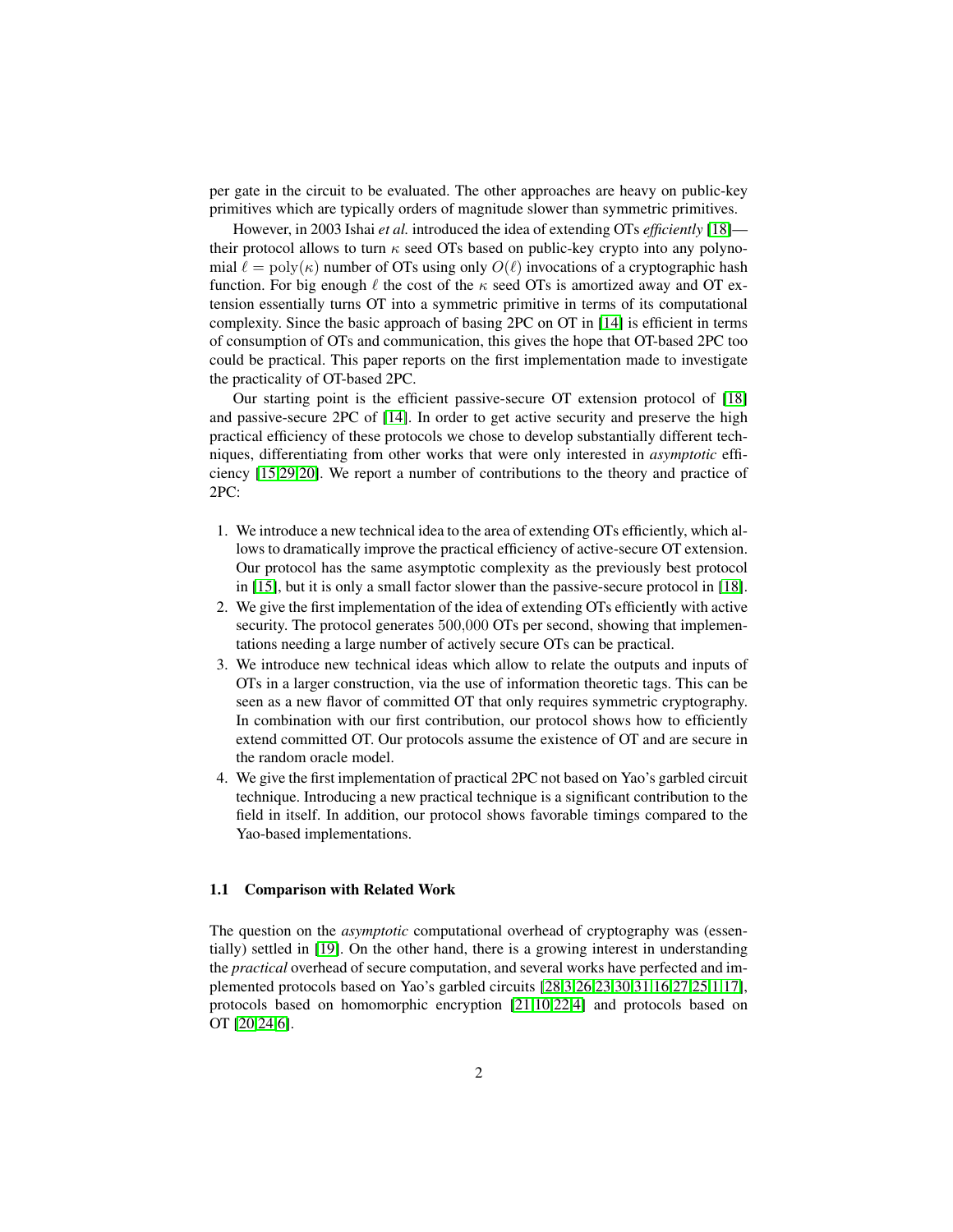|                                 | Security Model Rounds Time |            |      |      |
|---------------------------------|----------------------------|------------|------|------|
| (a) $DK[9]$ (3 parties)         | Passive                    | SM         | O(d) | 1.5s |
| $\boxed{(b)$ DK [9] (4 parties) | Active                     | SM         | O(d) | 4.5s |
| $\overline{c}$ (c) sS [1]       | Active                     | <b>SM</b>  | O(1) | 192s |
| $(d)$ HEKM [17]                 | Passive                    | <b>ROM</b> | O(1) | 0.2s |
| $(e)$ IPS-LOP [20,24]           | Active                     | <b>SM</b>  | O(d) | 79s  |
| $(f)$ This (single)             | Active                     | <b>ROM</b> | O(d) | 64s  |
| $(g)$ This (27, amortized)      | Active                     | <b>ROM</b> | O(d) | 2.5s |

A brief comparison of the time needed for oblivious AES evaluation for the best known implementations are shown in Table  $1<sup>4</sup>$  $1<sup>4</sup>$  $1<sup>4</sup>$ The protocols in rows (a-b) are for 3 and 4 parties respectively, and are secure against at

<span id="page-2-0"></span>Table 1. Brief comparison with other implementations.

most one corrupted party. One of the goals of the work in row (c) is how to efficiently support different outputs for different parties: in our OT based protocol this feature comes for free. The time in row (e) is an estimate made by [\[24\]](#page-19-16) on the running time of their optimized version of the OT-based protocol in [\[20\]](#page-19-3). The column *Round* indicates the round complexity of the protocols,  $d$  being the depth of the circuit while the column *Model* indicates whether the protocol was proven secure in the standard model (SM) or the random oracle model (ROM).

The significance of this work is shown in row (g). The reason for the dramatic drop between row (f) and (g) is that in (f), when we only encrypt one block, our implementation preprocesses for many more gates than is needed, for ease of implementation. In  $(g)$  we encrypt 27 blocks, which is the minimum value which eats to up all the preprocessed values. We consider these results positive: our implementation is as fast or faster than any other 2PC protocol, even when encrypting only one block. And more importantly, when running at full capacity, the price to pay for active security is about a factor 10 against the passive-secure protocol in (d). We stress that this is only a limited comparison, as the different experiments were run on different hardware and network setups: when several options were available, we selected the best time reported by the other implementations. See Sect. [6](#page-16-0) for more timings and details of our implementation.

### 1.2 Overview of Our Approach

We start from a classic textbook protocol for 2PC [\[13,](#page-18-8) Sec. 7.3]. In this protocol, Alice holds secret shares  $x_A, y_A$  and Bob holds secret shares  $x_B, y_B$  of some bits  $x, y$ s.t.  $x_A \oplus x_B = x$  and  $y_A \oplus y_B = y$ . Alice and Bob want to compute secret shares of  $z = g(x, y)$  where g is some Boolean gate, for instance the AND gate: Alice and Bob need to compute a random sharing  $z_A$ ,  $z_B$  of  $z = xy = x_Ay_A \oplus x_Ay_B \oplus x_By_A \oplus x_By_B$ . The parties can compute the AND of their local shares  $(x_A y_A$  and  $x_B y_B)$ , while they can use oblivious transfer (OT) to compute the cross products  $(x_A y_B \text{ and } x_B y_A)$ . Now the parties can iterate for the next layer of the circuit, up to the end where they will reconstruct the output values by revealing their shares.

<span id="page-2-1"></span><sup>4</sup> Oblivious AES has become one of the most common circuits to use for benchmarking generic MPC protocols, due to its reasonable size (about 30000 gates) and its relevance as a building block for constructing specific purpose protocols, like private set intersection [\[11\]](#page-18-9).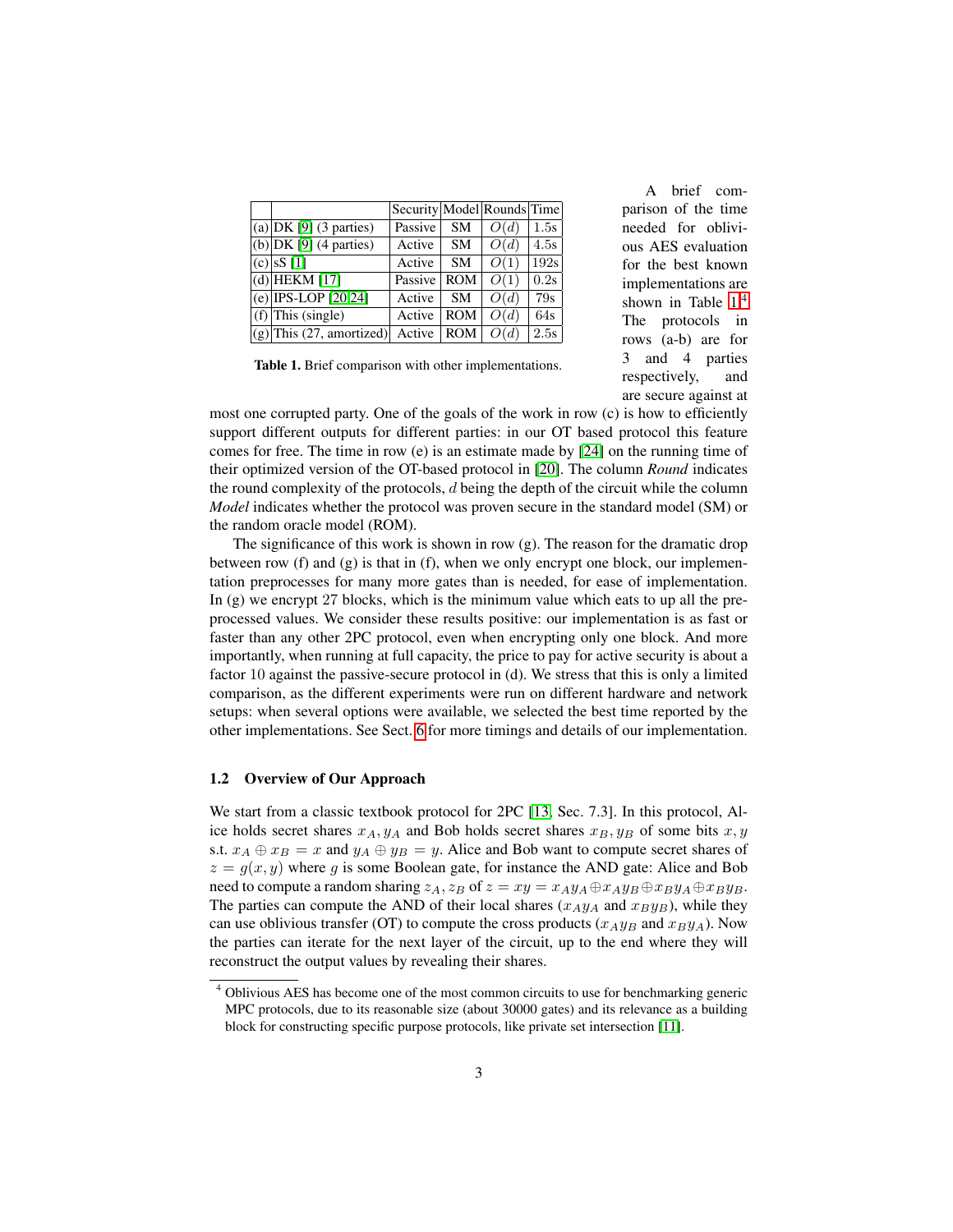This protocol is secure against a semi-honest adversary: assuming the OT protocol to be secure, Alice and Bob learn nothing about the intermediate values of the computation. It is easy to see that if a large circuit is evaluated, then the protocol is not secure against a malicious adversary: any of the two parties could replace values on any of the internal wires, leading to a possibly incorrect output and/or leakage of information.

To cope with this, we put MACs on all bits. The starting point of our protocol is *oblivious authentication* of bits. One party, the *key holder*, holds a uniformly random *global key*  $\Delta \in \{0,1\}^{\kappa}$ . The other party, the *MAC holder*, holds some secret bits  $(x, y, say)$ . For each such bit the key holder holds a corresponding uniformly random *local key*  $(K_x, K_y \in \{0, 1\}^{\kappa})$ and the MAC holder holds the corresponding *MAC*  $(M_x = K_x \oplus x \Delta, M_y = K_y \oplus y \Delta).$ The key holder does not know the bits and the MAC holder does not know the keys. Note that  $M_x \oplus M_y = (K_x \oplus K_y) \oplus (x \oplus y) \Delta$ . So, the MAC holder can locally compute a MAC on  $x \oplus y$  under the key  $K_x \oplus K_y$  which is non-interactively computable by the key holder. This homomorphic property comes from fixing  $\Delta$  and we exploit it throughout our constructions. From a bottom-up



<span id="page-3-0"></span>Fig. 1. Paper outline. This order of presentation is chosen to allow the best progression in introduction of our new techniques.

look, our protocol is constructed as follows (see Fig. [1](#page-3-0) for the main structure):

- Bit Authentication: We first implement oblivious authentication of bits (aBit). As detailed in Sect. [4,](#page-8-0) to construct authenticated bits we start by extending a few (say  $\kappa = 640$ ) seed  $\binom{2}{1}$ -OTs into many (say  $\ell = 2^{20}$ ) OTs, using OT extension. Then, if A wants to get a bit  $x$  authenticated, she can input it as the choice bit in an OT, while B can input  $(K_x, K_x \oplus \Delta)$ , playing the sender in the OT. Now A receives  $M_x = K_x \oplus x \Delta$ . It should, of course, be ensured that even a corrupted B uses the same value  $\Delta$  in all OTs. I.e., it should hold for all produced OTs that the XORs of the offered message pairs are constant—this constant value is then taken to be  $\Delta$ . It turns out, however, that when using the highly efficient *passive-secure* OT extender in [\[18\]](#page-19-1) and starting from seed OTs where the XORs of message pairs are constant, one also produces OTs where the XORs of message pairs are constant, and we note that for this use the protocol in [\[18\]](#page-19-1) happens to be *active-secure*! Using cut-andchoose we ensure that most of the XORs of message pairs offered in the seed OTs are constant, and with a new and inexpensive trick we offer privacy and correctness even if few of these XORs have different values. This cut-and-choose technique uses one call to a box EQ for checking equality.
- Authenticated local AND: From aBits we then construct *authenticated local AND*s (aAND), where the MAC holder locally holds random authenticated bits  $a, b, c$ with  $c = ab$ . To create authenticated local ANDs, we let one party compute  $c = ab$ . for random  $a$  and  $b$  and get authentications on  $a, b, c$  (when creating aANDs, we assume the aBits are already available). The challenge is to ensure that  $c = ab$ . We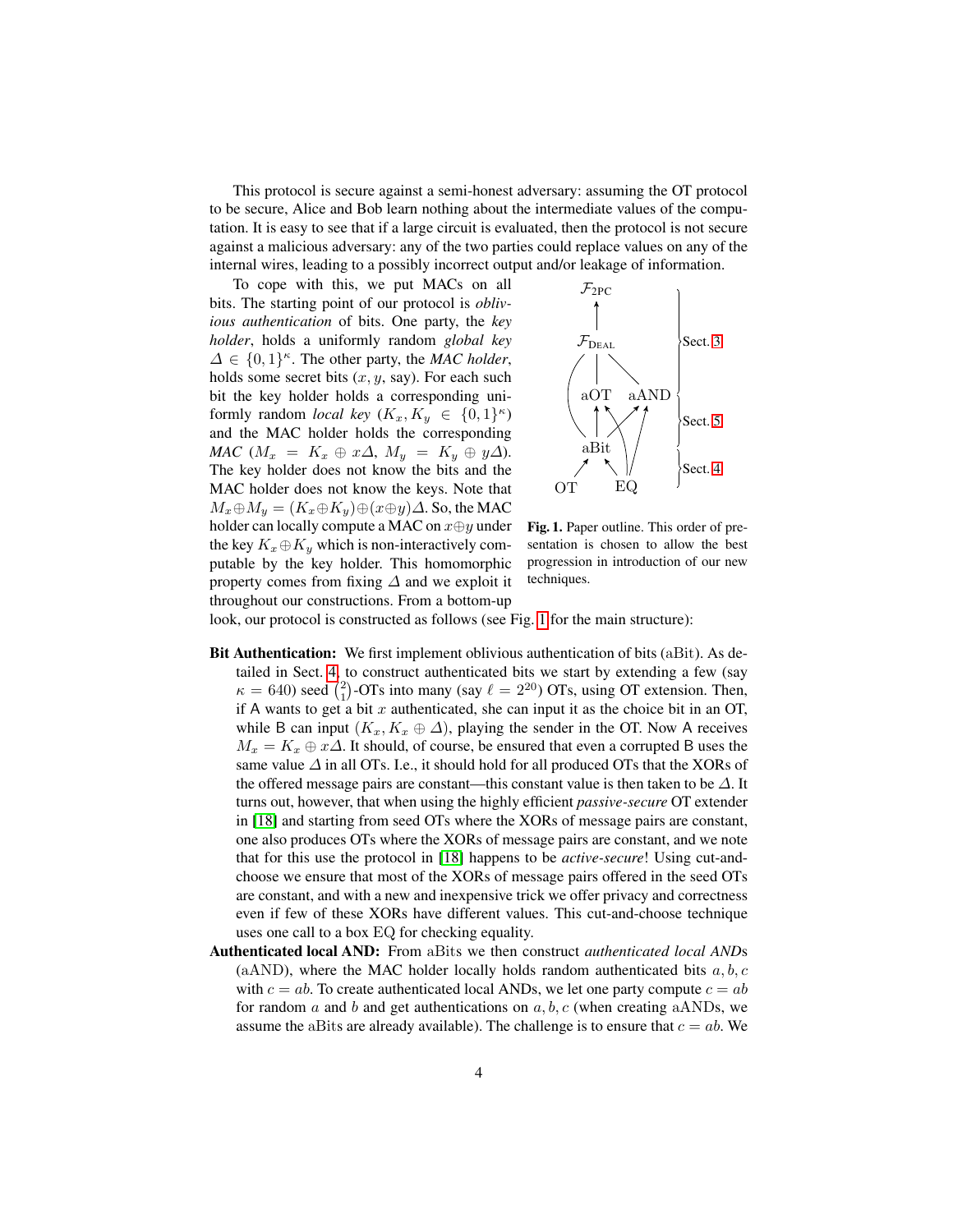construct an efficient proof for this fact, again using the box EQ once. This proof might, however, leak the bit  $\alpha$  with small but noticeable probability. We correct this using a combiner.

- Authenticated OT: From aBits we also construct *authenticated OT*s (aOT), which are normal  $\binom{2}{1}$ -OTs of bits, but where all input bits and output bits are obliviously authenticated. This is done by letting the two parties generate aBits representing the sender messages  $x_0, x_1$  and the receiver choice bit c. To produce the receiver's output, first a random aBit is sampled. Then this bit is "corrected" in order to be consistent with the run of an OT protocol with input messages  $x_0, x_1$  and choice bit  $c$ . This correction might, however, leak the bit  $c$  with small but noticeable probability. We correct this using an OT combiner. One call to the box EQ is used.
- 2PC: Given two aANDs and two aOTs one can evaluate in a very efficient way any Boolean gate: only 4 bits per gate are communicated, as the MACs can be checked in an amortized manner.

That efficient 2PC is possible given enough aBits, aANDs and aOTs is no surprise. In some sense, it is the standard way to base passive-secure 2PC on passive-secure OT enhanced with a particular flavor of committed OT (as in [\[8,](#page-18-10)[12\]](#page-18-11)). What is new is that we managed to find a particular committed OT-like primitive which allows both a very efficient generation and a very efficient use: while previous results based on committed OT require hundreds of *exponentiations* per gate, our cost per gate is in the order of hundreds of *hash functions*. To the best of our knowledge, we present the first practical approach to extending a few seed OTs into a large number of committed OTlike primitives. Of more specific technical contributions, the main is that we manage to do all the proofs efficiently, thanks also to the preprocessing nature of our protocol: Creating aBits, we get active security paying only a constant overhead over the passivesecure protocol in [\[18\]](#page-19-1). In the generation of aANDs and aOTs, we replace cut-andchoose with efficient, slightly leaky proofs and then use a combiner to get rid of the leakage: When we preprocess for  $\ell$  gates and combine B leaky objects to get each potentially unleaky object, the probability of leaking is  $(2\ell)^{-B} = 2^{-\log_2(\ell)(B-1)}$ . As an example, if we preprocess for  $2^{20}$  gates with an overhead of  $B = 6$ , then we get leakage probability  $2^{-100}$ .

As a corollary to being able to generate any  $\ell = \text{poly}(\kappa)$  active-secure aBits from  $O(\kappa)$  seed OTs and  $O(\ell)$  calls to a hash-function, we get that we can generate any  $\ell = \text{poly}(\kappa)$  active-secure  $\binom{2}{1}$ -OTs of  $\kappa$ -bit strings from  $O(\kappa)$  seed OTs and  $O(\ell)$ calls to a hash-function, matching the asymptotic complexity of [\[15\]](#page-18-1) while dramatically reducing their hidden constants.

## 2 Preliminaries and Notation

We use  $\kappa$  (and sometimes  $\psi$ ) to denote the security parameter. We require that a polytime adversary break the protocol with probability at most  $poly(\kappa)2^{-\kappa}$ . For a bit-string  $S \in \{0,1\}^*$  we define  $0S \stackrel{\text{def}}{=} 0^{|S|}$  and  $1S \stackrel{\text{def}}{=} S$ . For a finite set S we use  $s \in_R S$  to denote that  $s$  is chosen uniformly at random in  $S$ . For a finite distribution  $D$  we use  $x \leftarrow D$  to denote that x is sampled according to D.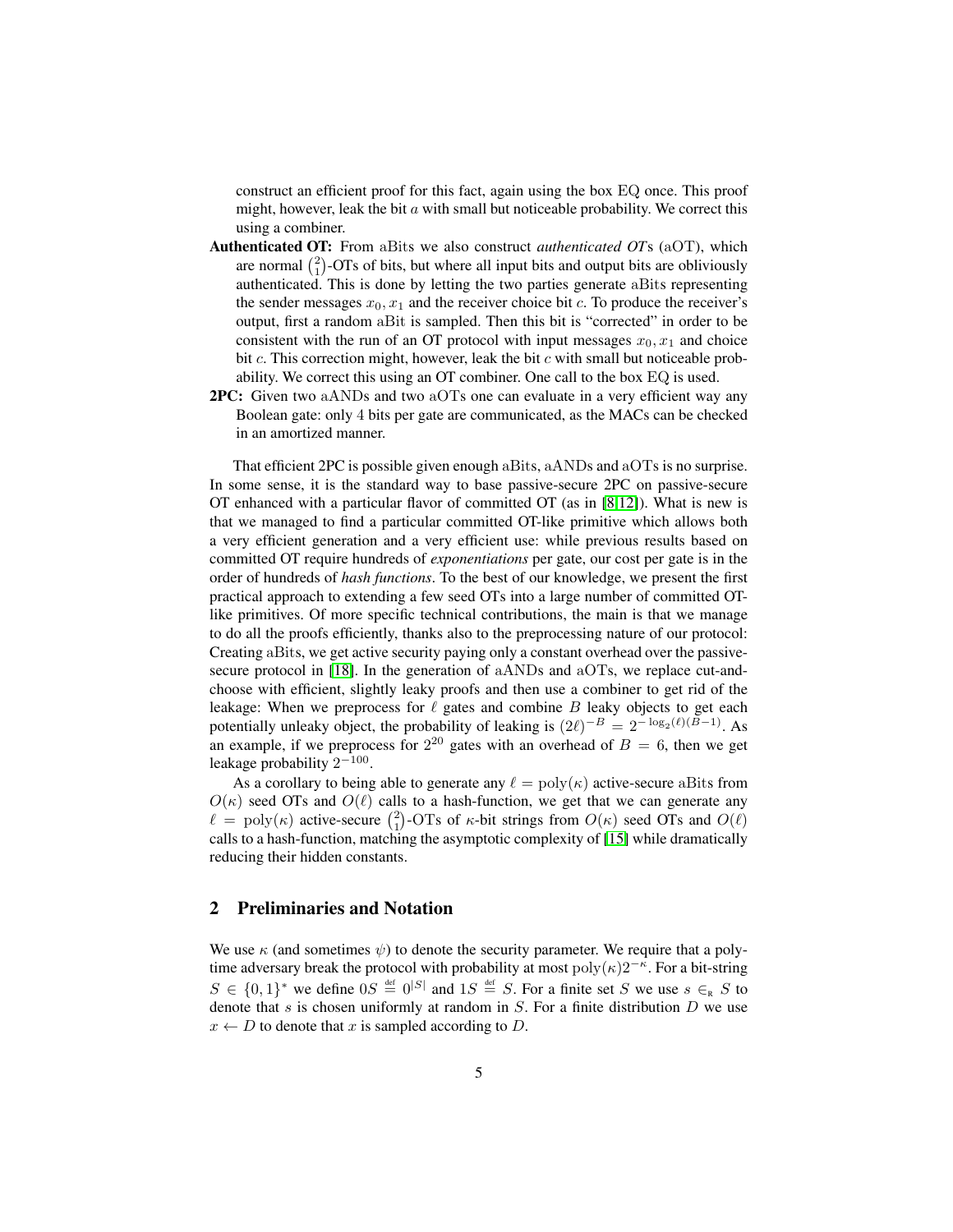<span id="page-5-1"></span>*The UC Framework.* We prove our results static, active-secure in the UC framework [\[5\]](#page-18-12), and we assume the reader to be familiar with it. We will idiosyncratically use the word *box* instead of the usual term *ideal functionality*. To simplify the statements of our results we use the following terminology:

Definition 1. *We say that a box* A *is* reducible *to a box* B *if there exist an actively secure implementation* π *of* A *which uses only one call to* B*. We say that* A *is* locally *reducible to*  $\bf{B}$  *if the parties of*  $\pi$  *do not communicate (except through the one call to*  $\bf{B}$ ). *We say that* A *is* linear *reducible to* B *if the computing time of all parties of* π *is linear in their inputs and outputs. We use* equivalent *to denote reducibility in both directions.*

It is easy to see that if A is (linear, locally) reducible to B and B is (linear, locally) reducible to C, then A is (linear, locally) reducible to C.

*Hash Functions.* We use a hash function  $H: \{0,1\}^* \to \{0,1\}^{\kappa}$ , which we model as a random oracle (RO). We sometimes use H to mask a message, as in  $H(x) \oplus M$ . If  $|M| \neq \kappa$ , this denotes  $\text{prg}(H(x)) \oplus M$ , where  $\text{prg}$  is a pseudo-random generator  $\text{prg}$ :  $\{0,1\}^{\kappa} \to \{0,1\}^{|M|}$ . We also use a collision-resistant hash function  $G: \{0,1\}^{2\kappa} \to$  ${0,1}^{\kappa}.$ 

As other 2PC protocols whose focus is efficiency [\[23](#page-19-7)[,17\]](#page-19-13), we are content with a proof in the random oracle model. What is the exact assumption on the hash function that we need for our protocol to be secure, as well as whether this can be implemented under standard cryptographic assumption is an interesting theoretical question, see [\[2](#page-18-13)[,7\]](#page-18-14).

*Oblivious Transfer.* We use a box  $OT(\tau, \ell)$  which can be used to perform  $\tau \begin{pmatrix} 2 \\ 1 \end{pmatrix}$ oblivious transfers of strings of bit-length  $\ell$ . In each of the  $\tau$  OTs the sender S has two inputs  $x_0, x_1 \in \{0, 1\}^{\ell}$ , called the *messages*, and the receiver R has an input  $c \in \{0, 1\}$ , called the *choice bit*. The output to R is  $x_c = c(x_0 \oplus x_1) \oplus x_0$ . No party learns any other information.

*Equality Check.* We use a box  $EQ(\ell)$  which allows two parties to check that two strings of length  $\ell$  are equal. If they are different the box leaks both strings to the adversary, which makes secure implementation easier. We define and use this box to simplify the exposition of our protocol. In practice we implement the box using the commit-andopen approach. Hashing a string (together with some randomness) is a secure implementation of commitment in the random oracle model. See the full version for more details.

*Leakage Functions.* We use a concept of a *leakage function on* τ *bits*, which is a class L of distributions, where each  $L \in \mathcal{L}$  is a distribution on  $(S, c) \in 2^{\{1, ..., \tau\}} \times \{0, 1\}$ , where, as we will see later,  $c = 0$  is interpreted as a failure to create leakage and  $c = 1$ is interpreted as leakage of the bits indexed by  $i \in S$ . We say that L is  $\kappa$ -secure if the expected value of  $\tau - c|S|$  is at least  $\kappa$  and we says that  $\mathcal L$  is  $\kappa$ -secure if all  $L \in \mathcal L$  are  $\kappa$ -secure. See the full version for a more detailed definition.

## <span id="page-5-0"></span>3 The Two-Party Computation Protocol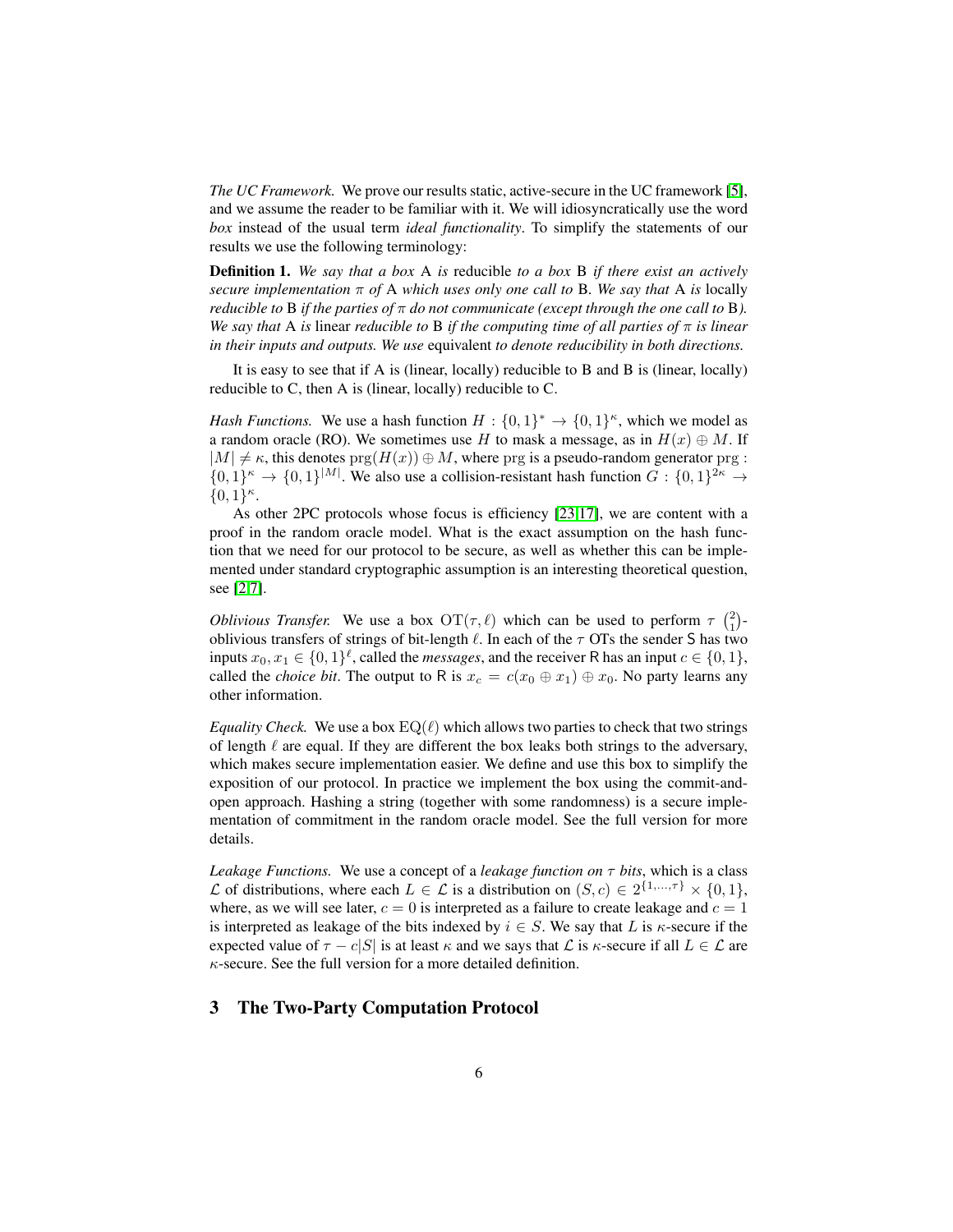We want to implement the box  $\mathcal{F}_{2PC}$  for Boolean twoparty secure computation as described in Fig. [4.](#page-7-0) We will implement this box in the  $\mathcal{F}_{\text{DEAL}}$ -hybrid model of Fig. [5.](#page-8-1) This box provides the parties with aBits, aANDs and aOTs, and models the preprocessing phase of our protocol. In Fig. [3](#page-7-1) we introduce notation for working with authenticated bits. The protocol implementing  $\mathcal{F}_{2PC}$  in the dealer model is described in Fig. [6.](#page-9-0) The dealer offers random authenticated bits (to A or B), random authenticated local AND triples and random authenticated OTs.



Fig. 2. Sect. [3](#page-5-0) outline.

Those are all the ingredients that we need to build the 2PC protocol. Note that the dealer offers randomized versions of all commands: this is not a problem as the "standard" version of the commands (the one where the parties can specify their input bits instead of getting them at random from the box) are linearly reducible to the randomized version, as can be easily deduced from the protocol description. The following result is proven in the full version.

**Theorem 1.** The protocol in Fig. [6](#page-9-0) securely implements the box  $\mathcal{F}_{2PC}$  in the  $\mathcal{F}_{DEAL}$ *hybrid model with security parameter* κ*.*

*Why the global key queries?* The  $\mathcal{F}_{DEAL}$  box (Fig. [5\)](#page-8-1) allows the adversary to guess the value of the global key, and it informs it if its guess is correct. This is needed for technical reasons: When  $\mathcal{F}_{\text{DEAL}}$  is proven UC secure, the environment has access to either  $\mathcal{F}_{\text{DEAL}}$  or the protocol implementing  $\mathcal{F}_{\text{DEAL}}$ . In both cases the environment learns the global keys  $\Delta_A$  and  $\Delta_B$ . In particular, the environment learns  $\Delta_A$  even if B is honest. This requires us to prove the sub-protocol for  $\mathcal{F}_{\text{DEAL}}$  secure to an adversary knowing  $\Delta_A$  even if B is honest: to be be able to do this, the simulator needs to recognize  $\Delta_A$ if it sees it—hence the global key queries. Note, however, that in the context where we use  $\mathcal{F}_{\text{DEAL}}$  (Fig. [6\)](#page-9-0), the environment does *not* learn the global key  $\Delta_A$  when B is honest: A corrupted A only sees MACs on one bit using the same local key, so all MACs are uniformly random in the view of a corrupted A, and B never makes the local keys public.

*Amortized MAC checks.* In the protocol of Fig. [6,](#page-9-0) there is no need to send MACs and check them every time we do a "reveal". In fact, it is straightforward to verify that before an Output command is executed, the protocol is perfectly secure even if the MACs are not checked. Notice then that a key holder checks a MAC  $M_x$  on a bit x by computing  $M'_x = K_x \oplus x\Delta$  and comparing  $M'_x$  to the  $M_x$  which was sent along with  $x$ . These equality checks can be deferred and amortized. Initially the MAC holder, e.g. A, sets  $N = 0^{\kappa}$  and the key holder, e.g. B, sets  $N' = 0^{\kappa}$ . As long as no **Output** command is executed, when A reveals x she updates  $N \leftarrow G(N, H(M<sub>x</sub>))$  for the MAC  $M_x$  she should have sent along with x, and B updates  $N' \leftarrow G(N', H(M'_x))$ ; Here G is a collision resistant hash function. Before executing an **Output**, A sends  $N$  to B who aborts if  $N \neq N'$ . Security of this check is easily proved in the random oracle model. The optimization brings the communication complexity of the protocol down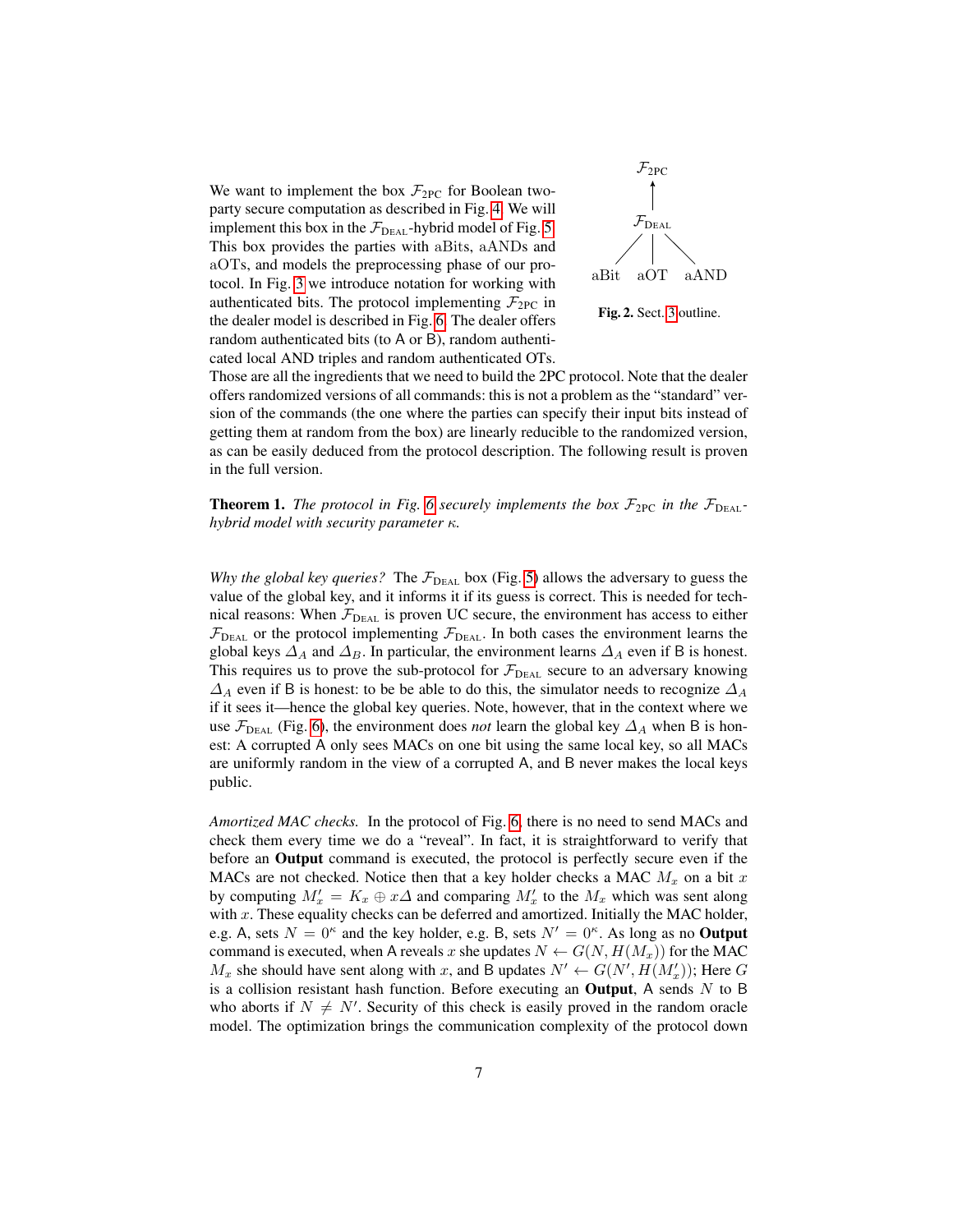Global Key: We call  $\Delta_A$ ,  $\Delta_B \in \{0,1\}^{\kappa}$  the two *global keys*, held by B and A respectively. Authenticated Bit: We write  $[x]_A$  to represent an *authenticated secret bit* held by A. Here B knows a key  $K_x \in \{0,1\}^{\kappa}$  and A knows a bit x and a MAC  $M_x = K_x \oplus x \Delta_A \in$  ${0,1}^{\kappa}$  ${0,1}^{\kappa}$  ${0,1}^{\kappa}$ . Let  $[x]_A \stackrel{\text{def}}{=} (x, M_x, K_x)$ .<sup>*a*</sup> If  $[x]_A = (x, M_x, K_x)$  and  $[y]_A = (y, M_y, K_y)$  we write  $[z]_A = [x]_A \oplus [y]_A$  to indicate  $[z]_A = (z, M_z, K_z) \stackrel{\text{def}}{=} (x \oplus y, M_x \oplus M_y, K_x \oplus K_y)$ . Note that no communication is required to compute  $[z]_A$  from  $[x]_A$  and  $[y]_A$ . It is possible to authenticate a constant bit (a value known both to A and B)  $b \in \{0, 1\}$ as follows: A sets  $M_b = 0^{\kappa}$ , B sets  $K_b = b\Delta_A$ , now  $[b]_A \stackrel{\text{def}}{=} (b, M_b, K_b)$ . For a constant b we let  $[x]_A \oplus b \stackrel{\text{def}}{=} [x]_A \oplus [b]_A$ , and we let  $b[x]_A$  be equal to  $[0]_A$  if  $b = 0$  and  $[x]_A$  if  $b=1.$ We say that A *reveals*  $[x]_A$  by sending  $(x, M_x)$  to B who aborts if  $M_x \neq K_x \oplus x\Delta_A$ . Alternatively we say that A *announces*  $x$  by sending  $x$  to B without a MAC. Authenticated bits belonging to B are written as  $[y]_B$  and are defined symmetrically, changing side of all the values and using the global value  $\Delta_B$  instead of  $\Delta_A$ . **Authenticated Share:** We write  $[x]$  to represent the situation where A and B hold  $[x_A]_A$ ,  $[x_B]_B$  and  $x = x_A \oplus x_B$ , and we write  $[x] = ([x_A]_A, [x_B]_B)$  or  $[x] = [x_A]x_B$ . If  $[x] = [x_A | x_B]$  and  $[y] = [y_A | y_B]$  we write  $[z] = [x] \oplus [y]$  to indicate  $[z] =$  $([z_A]_A, [z_B]_B) = ([x_A]_A \oplus [y_A]_A, [x_B]_B \oplus [y_B]_B)$ . Note that no communication is required to compute  $[z]$  from  $[x]$  and  $[y]$ . It is possible to create an authenticated share of a constant  $b \in \{0, 1\}$  as follows: A and B create  $[b] = [b|0]$ . For a constant value  $b \in \{0, 1\}$ , we define  $b[x]$  to be equal to [0] if  $b = 0$  and  $[x]$  if  $b = 1$ . When an authenticated share is *revealed*, the parties reveal to each other their authenticated bits and abort if the MACs are not correct.

<span id="page-7-2"></span><sup>*a*</sup> Since  $\Delta_A$  is a global value we will not always write it explicitly. Note that in  $x\Delta_A$ , x represents a *value*, 0 or 1, and that in  $[x]_A$ ,  $K_x$  and  $M_x$  it represents a *variable name*. I.e., there is only one key (MAC) per authenticated bit, and for the bit named  $x$ , the key (MAC) is named  $K_x$  ( $M_x$ ). If  $x = 0$ , then  $M_x = K_x$ . If  $x = 1$ , then  $M_x = K_x \oplus \Delta_A$ .

<span id="page-7-1"></span>Fig. 3. Notation for authenticated and shared bits.

**Rand:** On input (rand, *vid*) from A and B, with *vid* a fresh identifier, the box picks  $r \in \mathbb{R}$  $\{0, 1\}$  and stores  $(vid, r)$ .

**Input:** On input (input, P,  $vid$ , x) from  $P \in \{A, B\}$  and (input, P,  $vid$ , ?) from the other party, with  $vid$  a fresh identifier, the box stores  $(vid, x)$ .

**XOR:** On command  $(xor, vid_1, vid_2, vid_3)$  from both parties (if  $vid_1, vid_2$  are defined and *vid*<sub>3</sub> is fresh), the box retrieves  $(vid_1, x)$ ,  $(vid_2, y)$  and stores  $(vid_3, x \oplus y)$ .

AND: As XOR, but store  $(vid_3, x \cdot y)$ .

**Output:** On input (output, P, *vid*) from both parties, with  $P \in \{A, B\}$  (and *vid* defined), the box retrieves  $(vid, x)$  and outputs it to P.

At each command the box leaks to the environment which command is being executed (keeping the value  $x$  in **Input** secret), and delivers messages only when the environment says so.

<span id="page-7-0"></span>Fig. 4. The box  $\mathcal{F}_{2PC}$  for Boolean Two-party Computation.

from  $O(\kappa|C|)$  to  $O(|C| + \omega \kappa)$ , where  $\omega$  is the number of rounds in which outputs are opened. For a circuit of depth  $O(|C|/\kappa)$ , the communication is  $O(|C|)$ .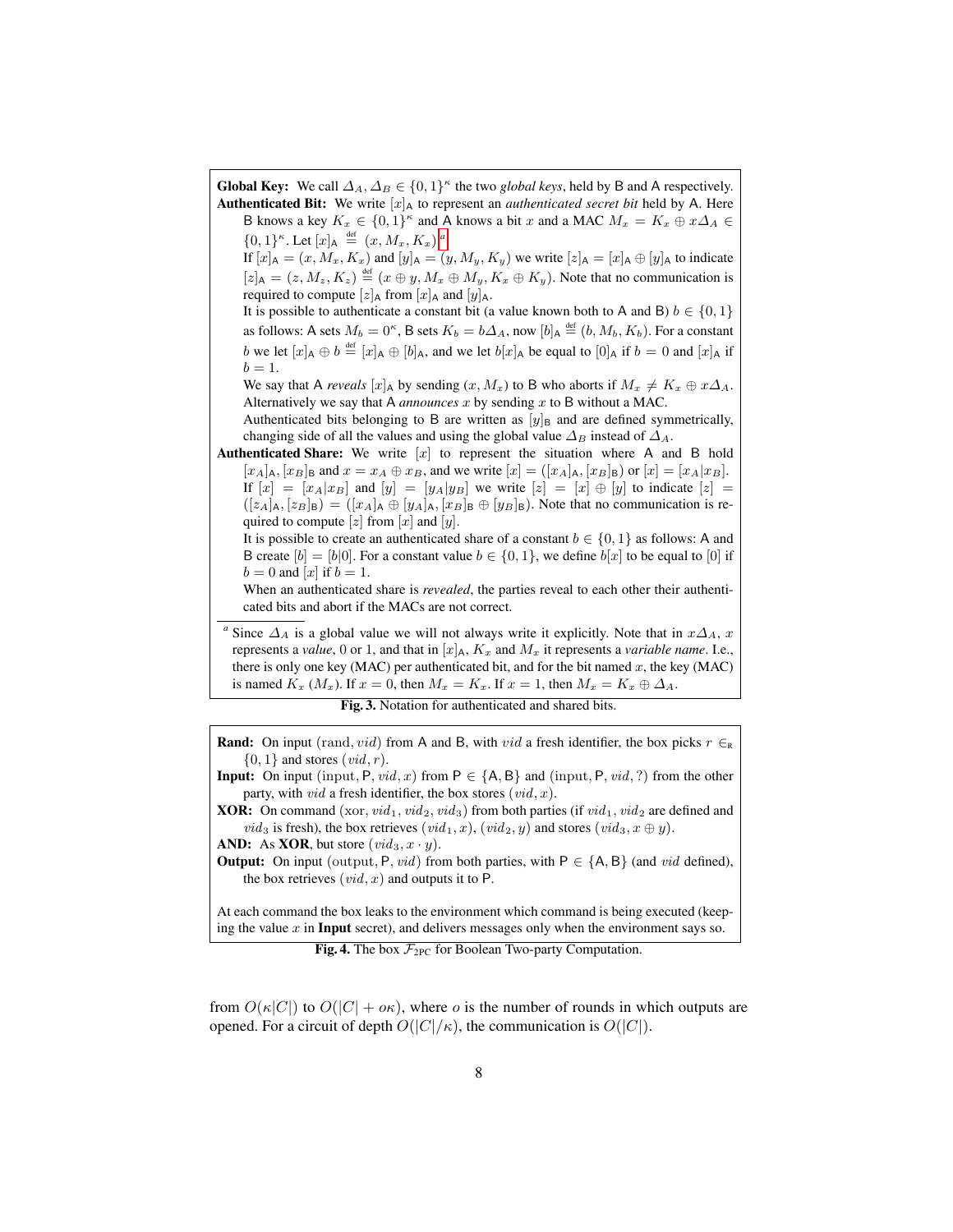- **Initialize:** On input (init) from A and (init) from B, the box samples  $\Delta_A, \Delta_B \in \{0, 1\}^{\kappa}$ , stores them and outputs  $\Delta_B$  to A and  $\Delta_A$  to B. If A (resp. B) is corrupted, she gets to choose  $\Delta_B$  (resp.  $\Delta_A$ ).
- **Authenticated Bit (A):** On input  $(aBIT, A)$  from A and B, the box samples a random  $[x]_A = (x, M_x, K_x)$  with  $M_x = K_x \oplus x \Delta_A$  and outputs it  $(x, M_x$  to A and  $K_x$ to B). If B is corrupted he gets to choose  $K_x$ . If A is corrupted she gets to choose  $(x, M_x)$ , and the box sets  $K_x = M_x \oplus x \Delta_A$ .
- Authenticated Bit (B): On input (aBIT, B) from A and B, the box samples a random  $[x]_B = (x, M_x, K_x)$  with  $M_x = K_x \oplus x \Delta_B$  and outputs it  $(x, M_x)$  to B and  $K_x$ to A). As in Authenticated Bit (A), corrupted parties can choose their own randomness. **Authenticated local AND (A):** On input  $(aAND, A)$  from A and B, the box samples ran-
- dom  $[x]_A$ ,  $[y]_A$  and  $[z]_A$  with  $z = xy$  and outputs them. As in **Authenticated Bit** (A), corrupted parties can choose their own randomness.
- Authenticated local AND (B) Defined symmetrically.
- **Authenticated OT** (A-B): On input  $(aOT, A, B)$  from A and B, the box samples random  $[x_0]_A, [x_1]_A, [c]_B$  and  $[z]_B$  with  $z = x_c = c(x_0 \oplus x_1) \oplus x_0$  and outputs them. As in Authenticated Bit, corrupted parties can choose their own randomness. Authenticated OT (B-A): Defined symmetrically.*[a](#page-8-2)*
- **Global Key Queries:** The adversary can at any point input  $(A, \Delta)$  and be told whether  $\Delta =$  $\Delta_B$ . And it can at any point input  $(B, \Delta)$  and be told whether  $\Delta = \Delta_A$ .

<span id="page-8-2"></span>*<sup>a</sup>* The dealer offers aOTs in both directions. Notice that the dealer could offer aOT only in one direction and the parties could then "turn" them: as regular OT, aOT is symmetric as well.

<span id="page-8-1"></span>Fig. 5. The box  $\mathcal{F}_{\text{DEAL}}$  for dealing preprocessed values.

*Implementing*  $\mathcal{F}_{\text{DEAL}}$ . In the following sections we show how to implement  $\mathcal{F}_{\text{DEAL}}$ . In Sect. [4](#page-8-0) we implement just the part with the commands Authenticated Bits. In Sect. [5](#page-13-0) we show how to extend with the Authenticated OT command, by showing how to implement many aOTs from many aBits. In the full version we show how to further extend with the Authenticated local AND command. We describe the extensions separately, but since they both maintain the value of the global keys, they will produce aANDs and aOTs with the same keys as the aBits used, giving an implementation of  $\mathcal{F}_{\text{DEAL}}$ .

## <span id="page-8-0"></span>4 Bit Authentication

In this section we show how to efficiently implement (oblivious) bit authentication, i.e., we want to be in a situation where A knows some bits  $x_1, \ldots, x_\ell$  together with MACs  $M_1, \ldots, M_\ell$ , while B holds a global key  $\Delta_A$ and local keys  $K_1, \ldots, K_\ell$  s.t.  $M_i = K_i \oplus x_i \Delta_A$ , as described in  $\mathcal{F}_{\text{DEAL}}$  (Fig. [5\)](#page-8-1). Given the complete symmetry of  $\mathcal{F}_{\text{DEAL}}$ , we only describe the case where A is MAC holder.

If the parties were honest, we could do the following: A and B run an OT where B inputs the two messages



Fig. 7. Sect. [4](#page-8-0) outline.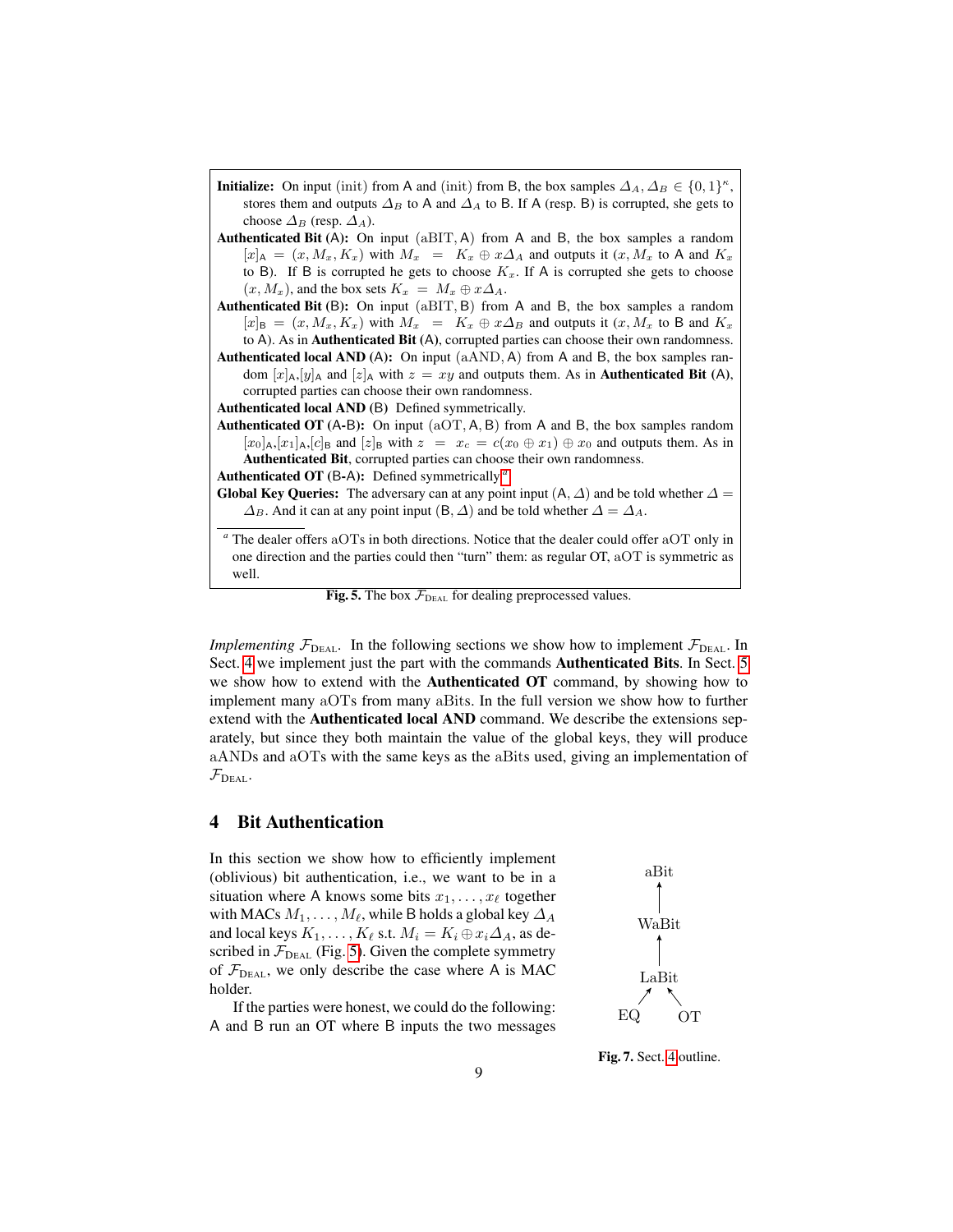**Initialize:** When activated the first time, A and B activate  $\mathcal{F}_{\text{DEAL}}$  and receive  $\Delta_B$  and  $\Delta_A$ respectively. **Rand:** A and B ask  $\mathcal{F}_{\text{DEAL}}$  for random authenticated bits  $[r_A]_A$ ,  $[r_B]_B$  and stores  $[r]$  =  $[r_A|r_B]$  under *vid*. **Input:** If P = A, then A asks  $\mathcal{F}_{\text{DEAL}}$  for an authenticated bit  $[x_A]_A$  and announces (i.e., no MAC is sent together with the bit)  $x_B = x \oplus x_A$ , and the parties build  $[x_B]_B$  and define  $[x] = [x_A | x_B]$ . The protocol is symmetric for B. **XOR:** A and B retrieve  $[x]$ ,  $[y]$  stored under  $vid_1$ ,  $vid_2$  and store  $[z] = [x] \oplus [y]$  under  $vid_3$ . For brevity we drop explicit mentioning of variable identifiers below. **AND:** A and B retrieve  $[x]$ ,  $[y]$  and compute  $[z] = [xy]$  as follows: 1. The parties ask  $\mathcal{F}_{\text{DEAL}}$  for a random AND triplet  $[u]_A$ ,  $[v]_A$ ,  $[w]_A$  with  $w = uv$ . A reveals  $[f]_A = [u]_A \oplus [x_A]_A$  and  $[g]_A = [v]_A \oplus [y_A]_A$ . The parties compute  $[x_Ay_A]_A = f[y_A]_A \oplus g[x_A]_A \oplus [w]_A \oplus fg.$ 2. Symmetrically the parties compute  $[x_B y_B]_B$ . 3. The parties ask  $\mathcal{F}_{\text{DEAL}}$  for a random authenticated OT  $[u_0]_A$ ,  $[u_1]_A$ ,  $[c]_B$ ,  $[w]_B$  with  $w = u_c$ . They also ask for an authenticated bit  $[r_A]_A$ . Now B reveals  $[d]_B = [c]_B \oplus [y_B]_B$ . A reveals  $[f]_A = [u_0]_A \oplus [u_1]_A \oplus [x_A]_A$  and  $[g]_A = [r_A]_A \oplus [u_0]_A \oplus d[x_A]_A$ . Compute  $[s_B]_B = [w]_B \oplus f[c]_B \oplus g$ . Note that at this point  $[s_B]_B = [r_A \oplus x_A y_B]_B$ . 4. Symmetrically the parties compute  $[s_A]_A = [r_B \oplus x_B y_A]_A$ . A and B compute  $[z_A]_A = [r_A]_A \oplus [s_A]_A \oplus [x_Ay_A]_A$  and  $[z_B]_B = [r_B]_B \oplus [s_B]_B \oplus$  $[x_B y_B]_B$  and let  $[z] = [z_A | z_B].$ **Output:** The parties retrieve  $[x] = [x_A | x_B]$ . If A is to learn x, B reveals  $x_B$ . If B is to learn  $x, A$  reveals  $x_A$ .

<span id="page-9-0"></span>Fig. 6. Protocol for  $\mathcal{F}_{2PC}$  in the  $\mathcal{F}_{DEAL}$ -hybrid model

 $(K_i, K_i \oplus \Delta_A)$  and A inputs choice bit  $x_i$ , to receive  $M_i = K_i \oplus x_i \Delta_A$ . However, if B is dishonest he might

not use the same  $\Delta_A$  in all OTs. The main ideas that make the protocol secure against cheating parties are the following:

- 1. For reasons that will be apparent later, we will actually start in the opposite direction and let B receive some authenticated bits  $y_i$  using an OT, where A is supposed to always use the same global key  $\Gamma_B$ . Thus an honest A inputs  $(L_i, L_i \oplus \Gamma_B)$  in the OTs and B receives  $N_i = L_i \oplus y_i \Gamma_B$ . To check that A is playing honest in most OTs, the authenticated bits are arranged into pairs and a check is performed, which restricts A to cheat in at most a few OTs.
- 2. We then notice that what A gains by using different  $\Gamma_B$ 's in a few OTs is no more than learning a few of B's bits  $y_i$ . We call this a leaky aBit, or LaBit.
- 3. We show how to turn this situation into an equivalent one where A (not B) receives authenticated random bits  $x_i$  (none of which leaks to B) under a "slightly insecure" global key  $\Gamma_A$ . The insecurity comes from the fact that the leakage of the  $y_i$ 's turns into the leakage of a few bits of the global key  $\Gamma_A$  towards A. We call this an aBit with weak global key, or WaBit.
- 4. Using privacy amplification, we amplify the previous setting to a new one where A receives authenticated bits under a (shorter) fully secure global key  $\Delta_A$ , where no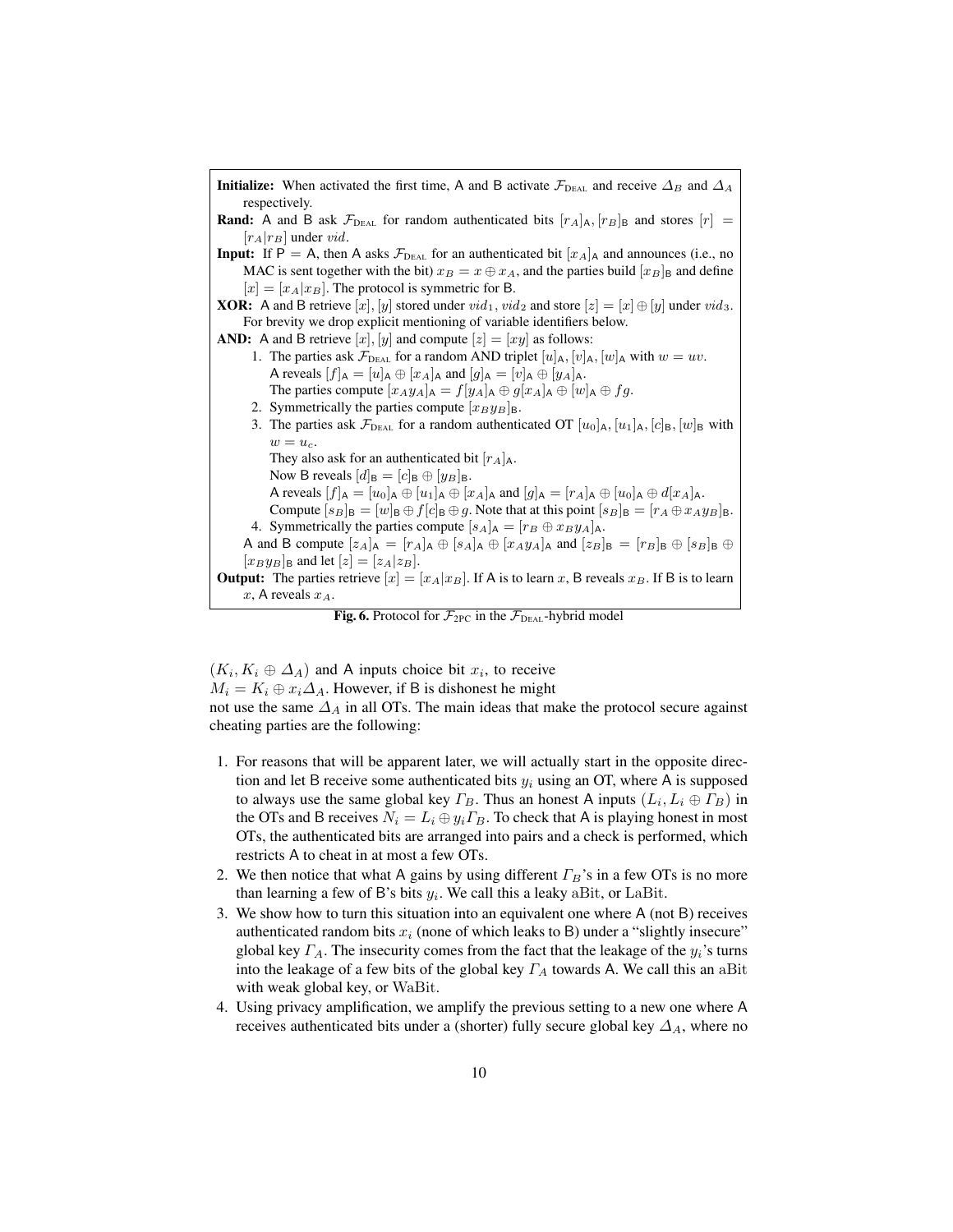bits of  $\Delta_A$  are known to A, finally implementing the aBit command of the dealer box.

We will proceed in reverse order and start with step 4 in the previous description: we will start with showing how we can turn authenticated bits under an "insecure" global key  $\Gamma_A$  into authenticated bits under a "secure" (but shorter) global key  $\Delta_A$ .

#### 4.1 Bit Authentication with Weak Global Key (WaBit)

We will first define the box providing bit authentication, but where some of the bits of the global key might leak. We call this box WaBit (bit authentication with weak global key) and we formally describe it in Fig. [8.](#page-10-0) The box  $Wabit^{\mathcal{L}}(\ell, \tau)$  outputs  $\ell$  bits with keys of length  $\tau$ . The box is also parameterized by a class  $\mathcal L$  of leakage functions on  $\tau$  bits. The box  $a\text{Bit}(\ell, \psi)$  is the box  $\text{WaBit}^{\mathcal{L}}(\ell, \psi)$  where  $\mathcal L$  is the class of leakage functions that never leak.

#### Honest Parties:

| 1. The box samples $\Gamma_A \in_R \{0,1\}^{\tau}$ and outputs it to B.                                    |
|------------------------------------------------------------------------------------------------------------|
| 2. The box samples and outputs $[x_1]_A, \ldots, [x_\ell]_A$ . Each $[x_i]_A = (x_i, M'_i, K'_i) \in$      |
| $\{0,1\}^{1+2\tau}$ s.t. $M'_i = K'_i \oplus x_i \Gamma_A$ .                                               |
| <b>Corrupted Parties:</b>                                                                                  |
| 1. If A is corrupted, then A may choose a leakage function $L \in \mathcal{L}$ . Then the box              |
| samples $(S, c) \leftarrow L$ . If $c = 0$ the box outputs fail to B and terminates. If $c = 1$ ,          |
| the box outputs $\{(i,(T_A)_i)\}_{i\in S}$ to A.                                                           |
| 2. If A is corrupted, then A chooses the $x_i$ and the $M'_i$ and then $K'_i = M'_i \oplus x_i \Gamma_A$ . |
| 3. If B is corrupted, then B chooses $\Gamma_A$ and the $K'_i$ .                                           |
| <b>Global Key Queries:</b> The adversary can input $\Gamma$ and will be told if $\Gamma = \Gamma_A$ .      |

<span id="page-10-0"></span>Fig. 8. The box  $\text{WaBit}^{\mathcal{L}}(\ell, \tau)$  for Bit Authentication with Weak Global Key

- 1. The parties invoke  $Wabit^{\mathcal{L}}(\ell, \tau)$  with  $\tau = \frac{22}{3}\psi$ . The output to A is  $((M'_1, x_1), \ldots, (M'_\ell, x_\ell))$ . The output to B is  $(T_A, K'_1, \ldots, K'_\ell)$ .
- 2. B samples  $A \in_R \{0,1\}^{\psi \times \tau}$ , a random binary matrix with  $\psi$  rows and  $\tau$  columns, and sends A to A.
- 3. A computes  $M_i = AM'_i \in \{0,1\}^{\psi}$  and outputs  $((M_1, x_1), \ldots, (M_{\ell}, x_{\ell}))$ .
- 4. B computes  $\Delta_A = A\Gamma_A$  and  $K_i = AK'_i$  and outputs  $(\Delta_A, K_1, \dots, K_\ell)$ .

<span id="page-10-1"></span>**Fig. 9.** Sub-protocol for reducing  $a\text{Bit}(\ell, \psi)$  to  $\text{WaBit}^{\mathcal{L}}(\ell, \tau)$ .

In Fig. [9](#page-10-1) we describe a protocol which takes a box WaBit, where one quarter of the bits of the global key might leak, and amplifies it to a box aBit where the global key is perfectly secret. The protocol is described for general  $\mathcal L$  and it is parameterized by a desired security level  $\psi$ . The proof of the following theorem can be found in the full version.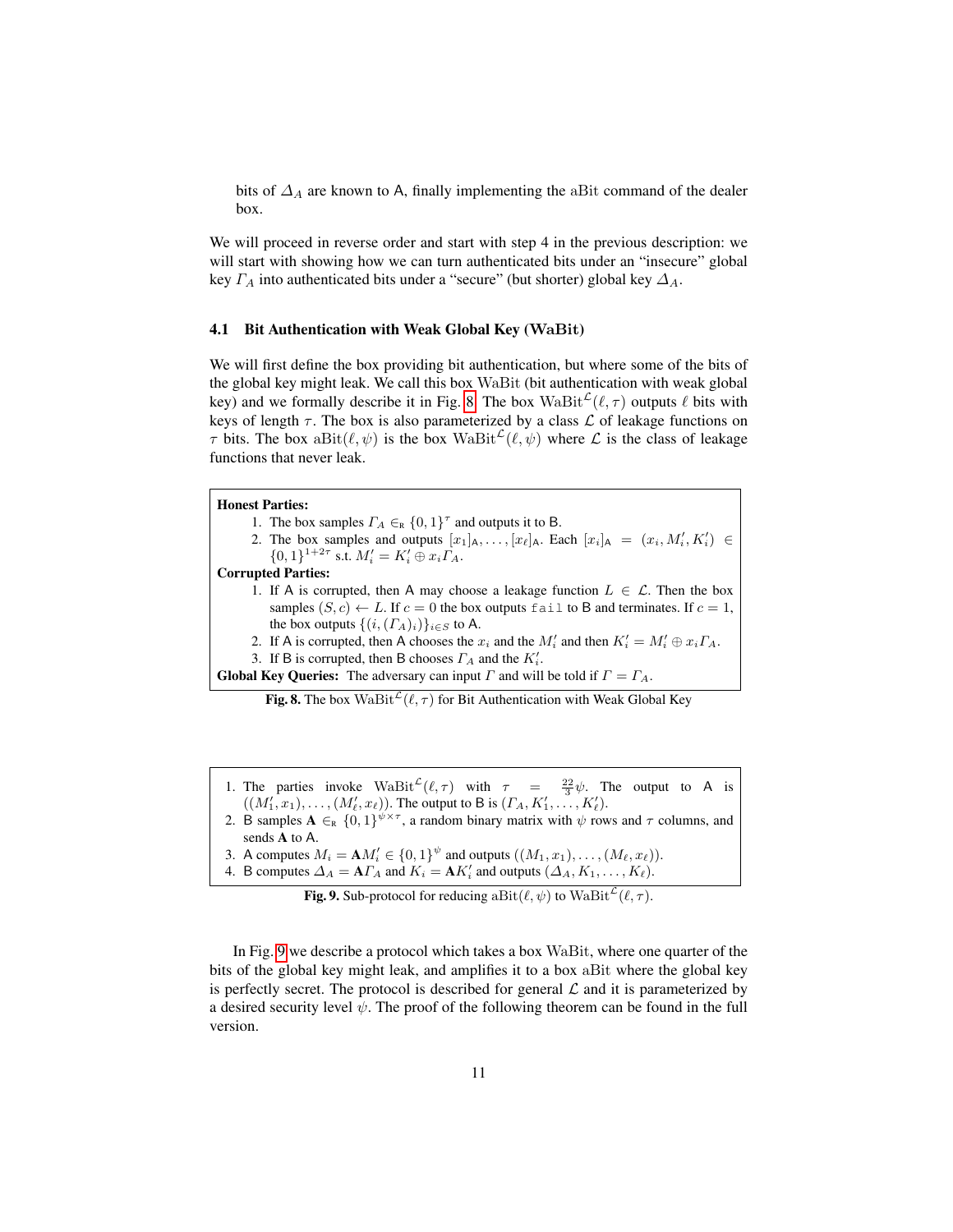Honest Parties: 1. The box samples  $\Gamma_B \in_R \{0,1\}^{\ell}$  and outputs it to A. 2. The box samples and outputs  $[y_1]_B, \ldots, [y_\tau]_B$ . Each  $[y_i]_B = (y_i, N_i, L_i) \in$  $\{0,1\}^{1+2\ell}$  s.t.  $N_i = L_i \oplus y_i \Gamma_B$ . Corrupted Parties: 1. If A is corrupted, then A may input a leakage function  $L \in \mathcal{L}$ . Then the box samples  $(S, c) \leftarrow L$ . If  $c = 0$  the box outputs fail to B and terminates. If  $c = 1$ , the box outputs  $\{(i, y_i)\}_{i \in S}$  to A. 2. Corrupted parties get to specify their outputs as in Fig. [8.](#page-10-0) **Choice Bit Queries:** The adversary can input  $\Delta$  and will be told if  $\Delta = (y_1, \ldots, y_\tau)$ . Fig. 10. The box LaBit $\mathcal{L}(\tau, \ell)$  for Bit Authentication with Leaking Bits 1. A and B invoke  $\text{LaBit}^{\mathcal{L}}(\tau, \ell)$ . B learns  $((N_1, y_1), \ldots, (N_\tau, y_\tau))$  and A learns  $(T_B, L_1, \ldots, L_\tau).$ 2. A lets  $x_j$  be the j-th bit of  $\Gamma_B$  and  $M_j$  the string consisting of the j-th bits from all the

- <span id="page-11-0"></span>strings  $L_i$ , i.e.  $M_j = L_{1,j} ||L_{2,j} || \dots || L_{\ell,j}$ . 3. B lets  $\Gamma_A$  be the string consisting of all the bits  $y_i$ , i.e.  $\Gamma_A = y_1||y_2|| \dots ||y_\ell$ , and lets  $K_j$  be the string consisting of the j-th bits from all the strings  $N_i$ , i.e.  $K_j$  =  $N_{1,j} || N_{2,j} || \ldots || N_{\ell,j}$ .
- 4. A and B now hold  $[x_j]_A = (x_j, M_j, K_j)$  for  $j = 1, \ldots, \ell$ .

Fig. 11. Sub-protocol for reducing  $Wabit^{\mathcal{L}}(\ell, \tau)$  to  $\text{LaBit}^{\mathcal{L}}(\tau, \ell)$ 

**Theorem 2.** Let  $\tau = \frac{22}{3}\psi$  and  $\mathcal{L}$  be a  $(\frac{3}{4}\tau)$ -secure leakage function on  $\tau$  bits. The *protocol in Fig. [9](#page-10-1) securely implements*  $aBit(\ell, \psi)$  *in the*  $WaBit^{\mathcal{L}}(\ell, \tau)$ *-hybrid model* with security parameter  $\psi$ . The communication is  $O(\psi^2)$  and the work is  $O(\psi^2\ell)$ .

#### 4.2 Bit Authentication with Leaking Bits (LaBit)

We now show another insecure box for aBit. The new box is insecure in the sense that a few of the bits to be authenticated might leak to the other party. We call this box an aBit with leaking bits, or LaBit and formally describe it in Fig. [10.](#page-11-0) The box LaBit  $\mathcal{L}(\tau, \ell)$ outputs  $\tau$  authenticated bits with keys of length  $\ell$ , and is parameterized by a class of leakage functions  $\mathcal L$  on  $\tau$ -bits. We show that  $Wabit^{\mathcal L}$  can be reduced to  $\text{LaBit}^{\mathcal L}$ . In the reduction, a LaBit that outputs authenticated bits  $[y_i]_\mathsf{B}$  to B is turned into a WaBit that outputs authenticated bits  $[x_j]_A$  to A, therefore we present the LaBit box that outputs bits to B. The reduction is strongly inspired by the OT extension techniques in [\[18\]](#page-19-1).

**Theorem 3.** For all  $\ell$ ,  $\tau$  and  $\mathcal{L}$  the boxes  $\text{WaBit}^{\mathcal{L}}(\ell, \tau)$  and  $\text{LaBit}^{\mathcal{L}}(\tau, \ell)$  are linear *locally equivalent, i.e., can be implemented given the other in linear time without interaction.*

The proof can be found in the full version. Note that since we turn  $\text{LaBit}^{\mathcal{L}}(\tau,\ell)$  into WaBit<sup> $\mathcal{L}(\ell, \tau)$ , if we choose  $\ell = \text{poly}(\psi)$  we can turn a relatively small number</sup>  $(\tau = \frac{22}{3}\psi)$  of authenticated bits towards one player into a very larger number ( $\ell$ ) of authenticated bits towards the other player.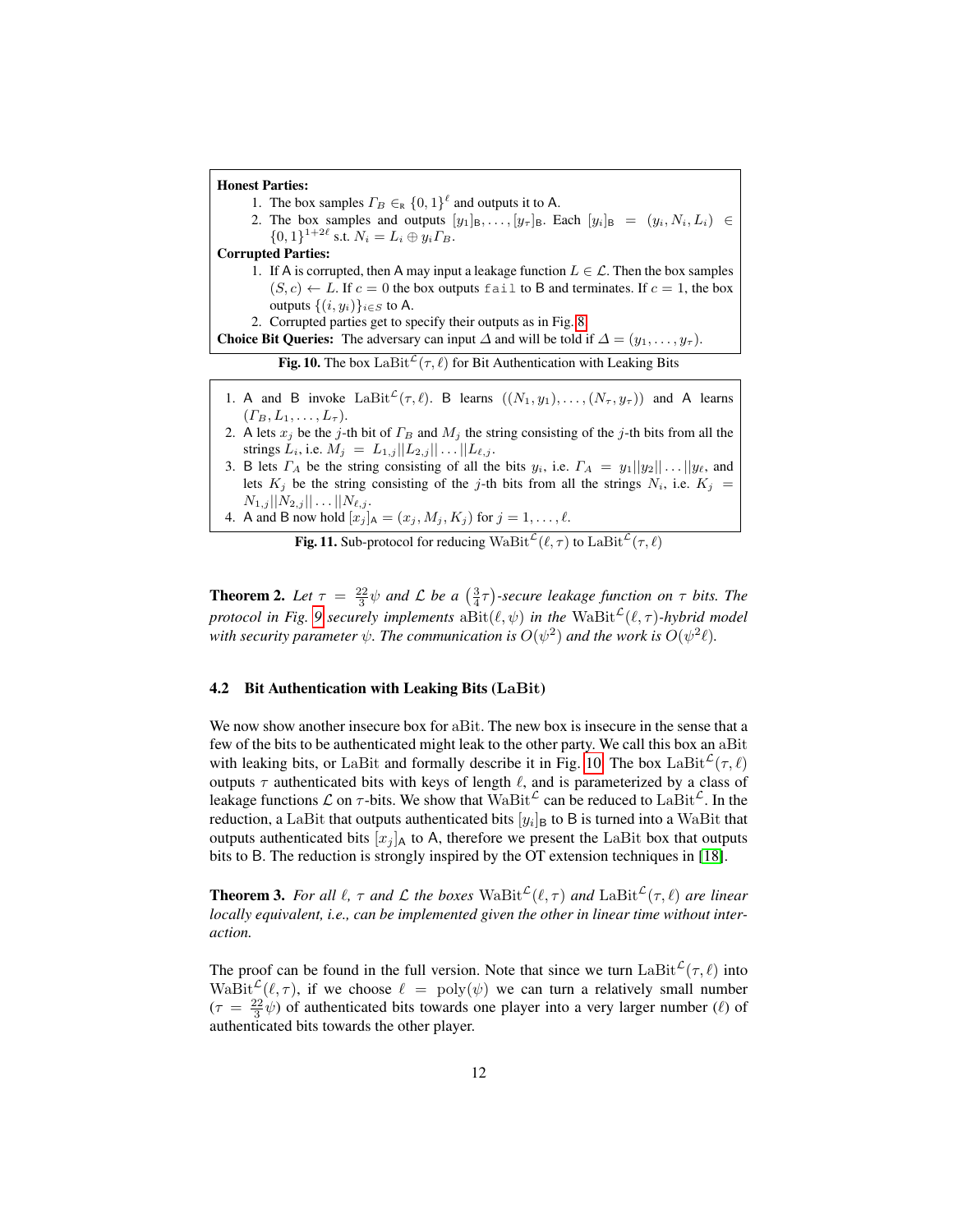#### 4.3 A Protocol For Bit Authentication With Leaking Bits

In this section we show how to construct authenticated bits starting from OTs. The protocol ensures that most of the authenticated bits will be kept secret, as specified by the LaBit box in Fig. [10.](#page-11-0)

The main idea of the protocol, described in Fig. [12,](#page-12-0) is the following: many authenticated bits  $[y_i]_B$  for B are created using OTs, where A is supposed to input messages  $(L_i, L_i \oplus \Gamma_B)$ . To check that A is using the same  $\Gamma_B$  in every OT, the authenticated bits are randomly paired. Given a pair of authenticated bits  $[y_i]_B$ ,  $[y_j]_B$ , A and B compute  $[z_i]_B = [y_i]_B \oplus [y_j]_B \oplus d_i$  where  $d_i = y_i \oplus y_j$  is announced by B. If A behaved honestly, she knows the MAC that B holds on  $z_i$ , otherwise she has 1 bit of entropy on this MAC, as shown below. The parties can check if A knows the MAC using the EQ box described in Sect. [2.](#page-5-1) As B reveals  $y_i \oplus y_j$ , they waste  $[y_j]_B$  and only use  $[y_i]_B$ as output from the protocol—as  $y_j$  is uniformly random  $y_i \oplus y_j$  leaks no information on  $y_i$ . Note that we cannot simply let A reveal the MAC on  $z_i$ , as a malicious B could announce  $1 \oplus z_i$ : this would allow B to learn a MAC on  $z_i$  and  $1 \oplus z_i$  at the same time, thus leaking  $\Gamma_B$ . Using EQ forces a thus cheating B to guess the MAC on a bit which he did not see, which he can do only with negligible probability  $2^{-\ell}$ .

- 1. A samples  $\Gamma_B \in_R \{0,1\}^{\ell}$  and for  $i=1,\ldots,\mathcal{T}$  samples  $L_i \in_R \{0,1\}^{\ell}$ , where  $\mathcal{T}=2\tau$ .
- 2. B samples  $(y_1, ..., y_{\tau}) \in_R \{0, 1\}^{\tau}$ .
- 3. They run  $\mathcal T$  OTs, where for  $i = 1, \ldots, \mathcal T$  party A offers  $(Y_{i,0}, Y_{i,1}) = (L_i, L_i \oplus \Gamma_B)$ and B selects  $y_i$  and receives  $N_i = Y_{i,y_i} = L_i \oplus y_i \Gamma_B$ . Let  $[y_1]_B, \ldots, [y_T]_B$  be the candidate authenticated bits produced so far.
- 4. B picks a uniformly random pairing  $\pi$  (a permutation  $\pi$ :  $\{1, \ldots, \mathcal{T}\}$   $\rightarrow$   $\{1, \ldots, \mathcal{T}\}$ where  $\forall i, \pi(\pi(i)) = i$ , and sends  $\pi$  to A. Given a pairing  $\pi$ , let  $\mathcal{S}(\pi) = \{i | i \leq \pi(i)\}\$ , i.e., for each pair, add the smallest index to  $\mathcal{S}(\pi)$ .
- 5. For all  $\tau$  indices  $i \in \mathcal{S}(\pi)$ :
	- (a) B announces  $d_i = y_i \oplus y_{\pi(i)}$ .
	- (b) A and B compute  $[z_i]_B = [y_i]_B \oplus [y_{\pi(i)}]_B \oplus d_i$ .
	- (c) Let  $Z_i$  and  $W_i$  be the MAC and the local key for  $z_i$  held by A respectively B. They compare these using EQ and abort if they are different.

The  $\tau$  comparisons are done using *one* call on the  $\tau \ell$ -bit strings  $(Z_i)_{i \in S(\pi)}$  and  $(W_i)_{i\in\mathcal{S}(\pi)}$ .

6. For all  $i \in \mathcal{S}(\pi)$  A and B output  $[y_i]_B$ .

<span id="page-12-0"></span>Fig. 12. The protocol for reducing  $\text{LaBit}(\tau, \ell)$  to  $\text{OT}(2\tau, \ell)$  and  $\text{EQ}(\tau \ell)$ .

Note that if A uses different  $\Gamma_B$  in two paired instances,  $\Gamma_i$  and  $\Gamma_j$  say, then the MAC held by B on  $y_i \oplus y_j$  (and therefore also  $z_i$ ) is  $(L_i \oplus y_i \Gamma_i) \oplus (L_j \oplus y_j \Gamma_j) = (L_i \oplus$  $(L_j) \oplus (y_i \oplus y_j) \Gamma_j \oplus y_i (\Gamma_i \oplus \Gamma_j)$ . Since  $(\Gamma_i \oplus \Gamma_j) \neq 0^{\ell}$  and  $y_i \oplus y_j$  is fixed by announcing  $d_i$ , guessing this MAC is equivalent to guessing  $y_i$ . As A only knows  $L_i, L_j, \Gamma_i, \Gamma_j$  and  $y_i \oplus y_j$ , she cannot guess  $y_i$  with probability better than  $1/2$ . Therefore, if A cheats in many OTs, she will get caught with high probability. If she only cheats on a few instances she might pass the test. Doing so confirms her guess on  $y_i$  in the pairs where she cheated. Now assume that she cheated in instance i and offered  $(L_i, L_i \oplus \Gamma'_B)$ instead of  $(L_i, L_i \oplus \Gamma_B)$ . After getting her guess on  $y_i$  confirmed she can explain the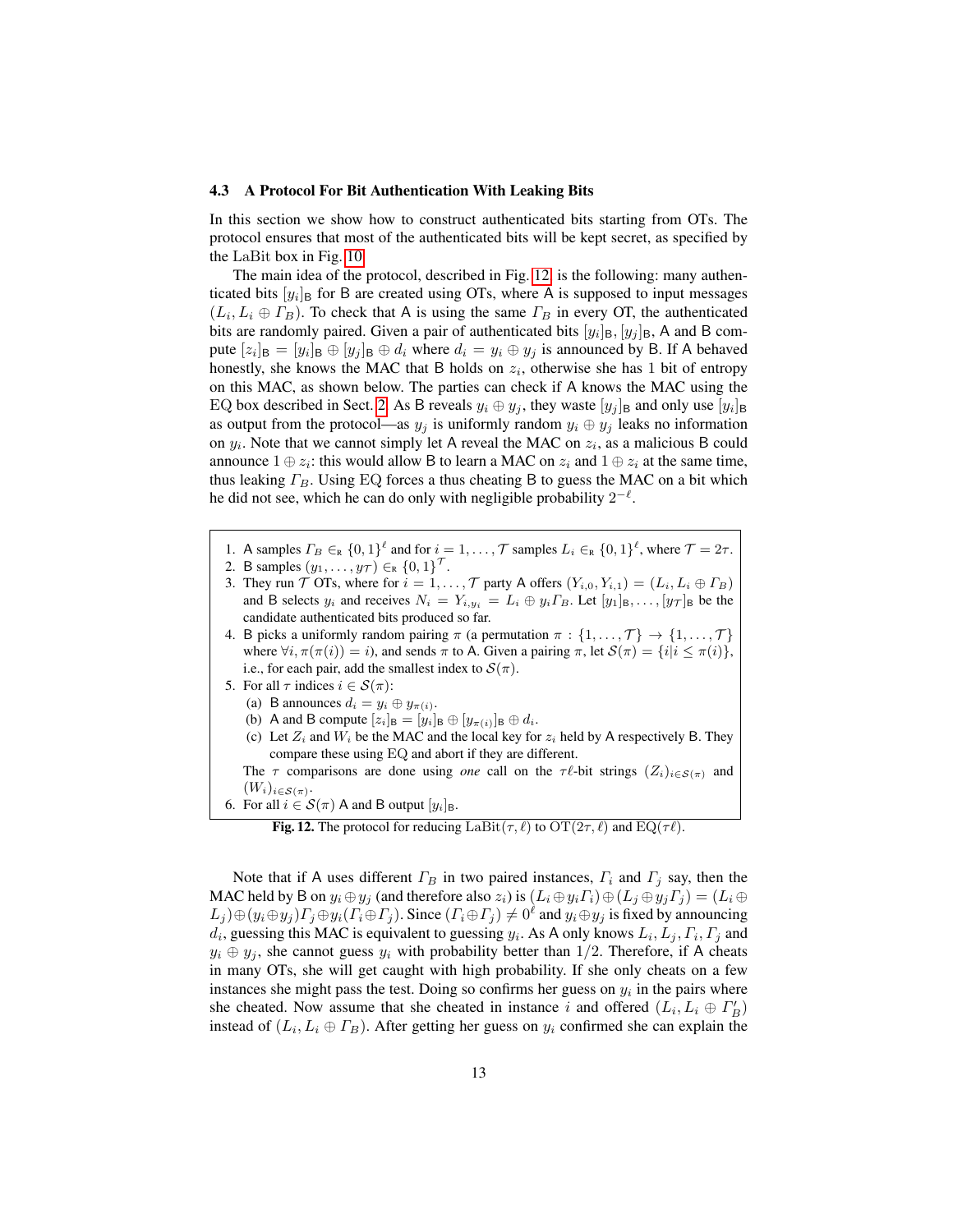run as an honest run: If  $y_i = 0$ , the run is equivalent to having offered  $(L_i, L_i \oplus \Gamma_B)$ , as B gets no information on the second message when  $y_i = 0$ . If  $y_i = 1$ , then the run is equivalent to having offered  $(L'_i, L'_i \oplus T_B)$  with  $L'_i = L_i \oplus (T_B \oplus T'_B)$ , as  $L'_i \oplus \Gamma_B = L_i \oplus \Gamma_B$  and B gets no information on the first message when  $y_i = 1$ . So, any cheating strategy of A can be simulated by letting her honestly use the same  $\Gamma_B$  in all pairs and then let her try to guess some bits  $y_i$ . If she guesses wrong, the deviation is reported to B. If she guesses right, she is told so and the deviation is not reported to B. This, in turn, can be captured using some appropriate class of leakage functions  $\mathcal{L}$ . Nailing down the exact  $\mathcal L$  needed to simulate a given behavior of A, including defining what is the "right"  $\Gamma_B$ , and showing that the needed  $\mathcal L$  is always  $\kappa$ -secure is a relatively straight-forward but very tedious business. The proof of the following theorem can be found in the full version.

**Theorem 4.** Let  $\kappa = \frac{3}{4}\tau$ , and let L be a  $\kappa$  secure leakage function on  $\tau$  bits. The pro-*tocol in Fig. [12](#page-12-0) securely implements*  $\text{LaBit}^{\mathcal{L}}(\tau, \ell)$  *in the*  $(\text{OT}(2\tau, \ell), \text{EQ}(\tau \ell))$ *-hybrid model. The communication is*  $O(\tau^2)$ *. The work is*  $O(\tau \ell)$ *.* 

**Corollary 1.** Let  $\psi$  denote the security parameter and let  $\ell = \text{poly}(\psi)$ . The box  $\mathrm{aBit}(\ell,\psi)$  *can be reduced to*  $\mathrm{(OT}(\frac{44}{3}\psi,\psi),\mathrm{EQ}(\psi)).$  The communication is  $O(\psi\ell{+}\psi^2)$ and the work is  $O(\psi^2 \ell)$ .

*Proof.* Combining the above theorems we have that  $aBit(\ell, \psi)$  can be reduced to  $(OT(\frac{44}{3}\psi,\ell),EQ(\frac{22}{3}\psi\ell))$  with communication  $O(\psi^2)$  and work  $O(\psi^2\ell)$ . For any polynomial  $\ell$ , we can implement  $OT(\frac{44}{3}\psi,\ell)$  given  $OT(\frac{44}{3}\psi,\psi)$  and a pseudo-random generator prg :  $\{0,1\}^{\psi} \rightarrow \{0,1\}^{\ell}$ . Namely, seeds are sent using the OTs and the prg is used to one-time pad encrypt the messages. The communication is  $2\ell$ . If we use the RO to implement the pseudo-random generator and count the hashing of  $\kappa$  bits as  $O(\kappa)$ work, then the work is  $O(\ell \psi)$ . We can implement  $\mathrm{EQ}(\frac{22}{3} \psi \ell)$  by comparing short hashes produced using the RO. The work is  $O(\psi \ell)$ .

Since the oracles  $(OT(\frac{44}{3}\psi, \psi), EQ(\psi))$  are independent of  $\ell$ , the cost of essentially any reasonable implementation of them can be amortized away by picking  $\ell$  large enough. See the full version for a more detailed complexity analysis.

*Efficient OT Extension:* We notice that the WaBit box resembles an intermediate step of the OT extension protocol of [\[18\]](#page-19-1). Completing their protocol (i.e., "hashing away" the fact that all messages pairs have the same XOR), gives an efficient protocol for OT extension, with the same asymptotic complexity as [\[15\]](#page-18-1), but with dramatically smaller constants. See the full version for details.

## <span id="page-13-0"></span>5 Authenticated Oblivious Transfer  $aOT$

In this section we show how to implement aOTs. We implemented aBits in Sect. [4,](#page-8-0) so what remains is to show how to implement aOTs from aBits i.e., to implement the  $\mathcal{F}_{\text{DEAL}}$  box when it outputs



Fig. 13. Sect. [5](#page-13-0) outline.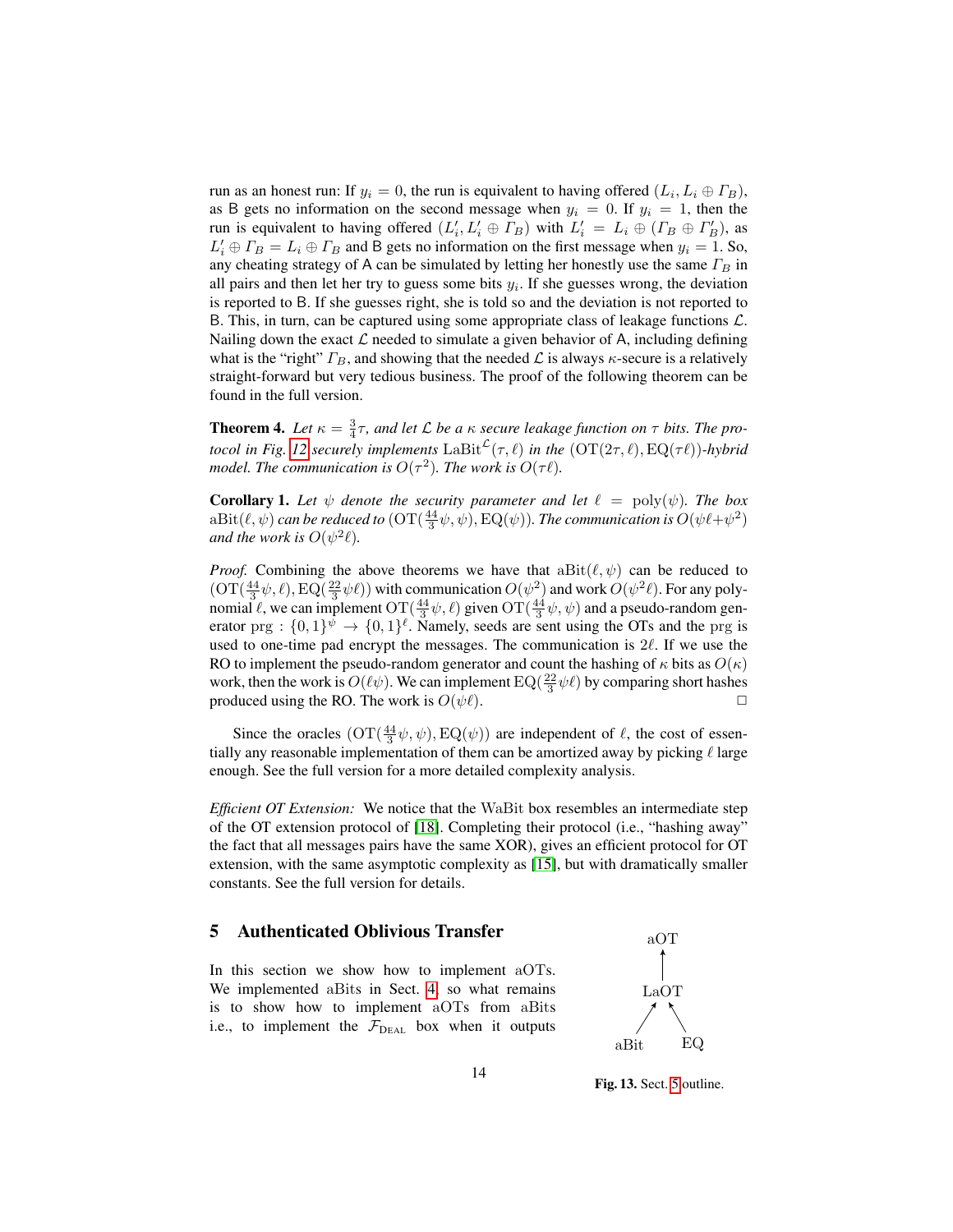$[x_0]_A, [x_1]_A, [c]_B, [z]_B$  with  $z = c(x_0 \oplus x_1) \oplus x_0 = x_c$ . Because of symmetry we only show the construction of aOTs from aBits with A as sender and B as receiver.

**Honest Parties:** For  $i = 1, ..., \ell$ , the box outputs random  $[x_0^i]_A, [x_1^i]_A, [c^i]_B, [z^i]_B$  with  $z^{i} = c^{i}(x_{0}^{i} \oplus x_{1}^{i}) \oplus x_{0}^{i}.$ 

#### Corrupted Parties:

- 1. If B is corrupted he gets to choose all his random values.
- 2. If A is corrupted she gets to choose all her random values. Also, she may, at any point before B received his outputs, input  $(i, g<sup>i</sup>)$  to the box in order to try to guess  $c^i$ . If  $c^i \neq g^i$  the box will output fail and terminate. Otherwise the box proceeds as if nothing has happened and A will know the guess was correct. She may input as many guesses as she desires.

**Global Key Queries:** The adversary can at any point input  $(A, \Delta)$  and will be returned whether  $\Delta = \Delta_B$ . And it can at any point input  $(B, \Delta)$  and will be returned whether  $\Delta = \Delta_A$ .

<span id="page-14-0"></span>Fig. 14. The Leaky Authenticated OT box  $\text{LaOT}(\ell)$ 

The protocol runs  $\ell$  times in parallel. The description is for a single run of LaOT. 1. A and B get  $[x_0]_A$ ,  $[x_1]_A$ ,  $[c]_B$  and  $[r]_B$  from the dealer using the aBit box. 2. Let  $[x_0]_A = (x_0, M_{x_0}, K_{x_0}), [x_1]_A = (x_1, M_{x_1}, K_{x_1}), [c]_B = (c, M_c, K_c), [r]_B =$  $(r, M_r, K_r).$ 3. A chooses random strings  $T_0, T_1 \in \{0, 1\}^{\kappa}$ . 4. A sends  $(X_0, X_1)$  to B where  $X_0 = H(K_c) \oplus (x_0||M_{x_0}||T_{x_0})$  and  $X_1 = H(K_c \oplus$  $\Delta_B) \oplus (x_1 || M_{x_1} || T_{x_1}).$ 5. B computes  $(x_c||M_{x_c}||T_{x_c}) = X_c \oplus H(M_c)$ . B aborts if  $M_{x_c} \neq K_{x_c} \oplus x_c \Delta A$ . Otherwise, let  $z = x_c$ . 6. B announces  $d = z \oplus r$  to A and the parties compute  $[z]_B = [r]_B \oplus d$ . Let  $[z]_B =$  $(z, M_z, K_z).$ 7. A sends  $(I_0, I_1)$  to B where  $I_0 = H(K_z) \oplus T_1$  and  $I_1 = H(K_z \oplus \Delta_B) \oplus T_0$ . 8. B computes  $T_{1\oplus z} = I_z \oplus H(M_z)$ . *Notice that now B has both*  $(T_0, T_1)$ . 9. A and B both input  $(T_0, T_1)$  to EQ. The comparisons are done using one call to  $EQ(\ell 2\kappa)$ . 10. If the values are the same, they output  $[x_0]_A$ ,  $[x_1]_A$ ,  $[c]_B$ ,  $[z]_B$ . Fig. 15. The protocol for authenticated OT with leaky choice bit

<span id="page-14-1"></span>We go via a leaky version of authenticated OT, or LaOT, described in Fig. [14.](#page-14-0) The LaOT box is leaky in the sense that choice bits may leak when A is corrupted: a corrupted A is allowed to make guesses on choice bits, but if the guess is wrong the box aborts revealing that A is cheating. This means that if the box does not abort, with very high probability A only tried to guess a few choice bits.

The protocol to construct a leaky aOT, described in Fig. [15,](#page-14-1) proceeds as follows: First A and B get  $[x_0]_A$ ,  $[x_1]_A$  (A's messages),  $[c]_B$  (B's choice bit) and  $[r]_B$ . Then A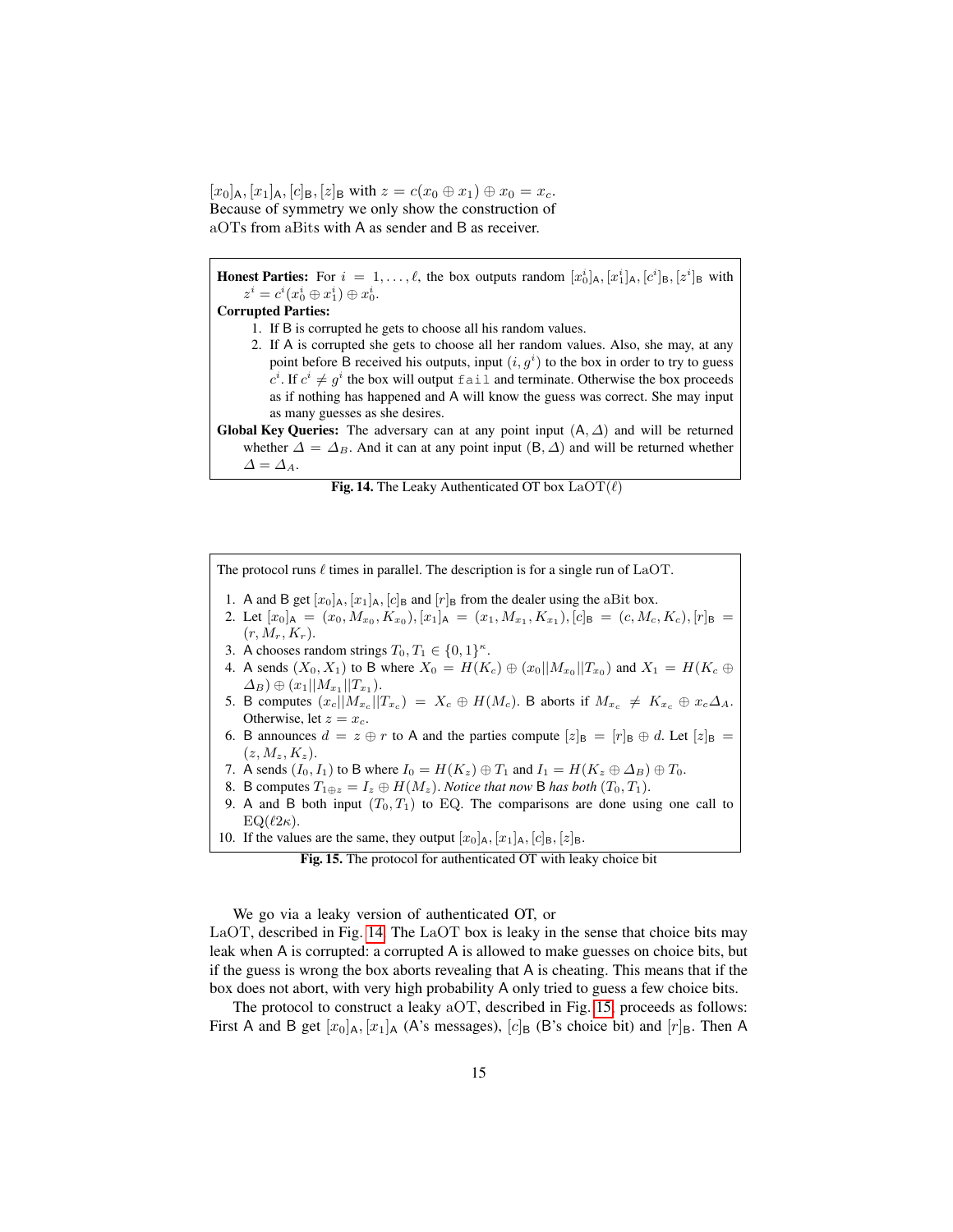- 1. A and B generate  $\ell' = B\ell$  authenticated OTs using LaOT( $\ell'$ ). If the box does not abort, name the outputs  $\{ [x_0^i]_A, [x_1^i]_A, [c^i]_B, [z^i]_B \}_{i=1}^{\ell'}$ .
- 2. B sends a B-wise independent permutation  $\pi$  on  $\{1, \ldots, \ell'\}$  to A. For  $j = 0, \ldots, \ell 1$ , the B quadruples  $\{ [x_0^{\pi(i)}]_A, [x_1^{\pi(i)}]_A, [c^{\pi(i)}]_B, [z^{\pi(i)}]_B \}_{i=jB+1}^{jB+B}$  are defined to be in the  $i$ -th bucket.
- 3. We describe how to combine two OTs from a bucket, call them  $[x_0^1]_A$ ,  $[x_1^1]_A$ ,  $[c^1]_B$ ,  $[z^1]_B$ and  $[x_0^2]_A, [x_1^2]_A, [c^2]_B, [z^2]_B$ . Call the result  $[x_0]_A, [x_1]_A, [c]_B, [z]_B$ . To combine more than two, just iterate by taking the result and combine it with the next leaky OT.
	- (a) A reveals  $d = x_0^1 \oplus x_1^1 \oplus x_0^2 \oplus x_1^2$ .
	- (b) Compute:  $[c]_B = [c^1]_B \oplus [c^2]_B$ ,  $[z]_B = [z^1]_B \oplus [z^2]_B \oplus d[c^1]_B$ ,  $[x_0]_A = [x_0^1]_A \oplus [x_0^2]_A$ ,  $[x_1]_{\mathsf{A}}=[x_0^1]_{\mathsf{A}}\oplus [x_1^2]_{\mathsf{A}}.$

<span id="page-15-0"></span>Fig. 16. From Leaky Authenticated OTs to Authenticated OTs

transfers the message  $z = x_c$  to B in the following way: B knows the MAC for his choice bit  $M_c$ , while A knows the two keys  $K_c$  and  $\Delta_B$ . This allows A to compute the two possible MACs ( $K_c, K_c \oplus \Delta_B$ ) respectively for the case of  $c = 0$  and  $c = 1$ . Hashing these values leaves A with two uncorrelated strings  $H(K_c)$  and  $H(K_c \oplus \Delta_B)$ , one of which B can compute as  $H(M_c)$ . These values can be used as a one-time pad for A's bits  $x_0, x_1$  (and some other values as described later). B can retrieve  $x_c$  and announce the difference  $d = x_c \oplus r$  and therefore compute the output  $[z]_B = [r]_B \oplus d$ .

In order to check if A is transmitting the correct bits  $x_0, x_1$ , she will transfer the respective MACs together with the bits: as B is supposed to learn  $x_c$ , revealing the MAC on this bit does not introduce any insecurity. However, A can now mount a selective failure attack: A can check if B's choice bit c is equal to, e.g., 0 by sending  $x_0$  with the right MAC and  $x_1$  together with a random string. Now if  $c = 0$  B only sees the valid MAC and continues the protocol, while if  $c = 1$  B aborts because of the wrong MAC. A similar attack can be mounted to check if  $c = 1$ . We will fix this later by randomly partitioning and combining a few LaOTs together.

On the other hand, if B is corrupted, he could be announcing the wrong value  $d$ . In particular, A needs to check that the authenticated bit  $[z]_B$  is equal to  $x_c$  without learning c. In order to do this, we have A choosing two random strings  $T_0, T_1$ , and append them, respectively, to  $x_0, x_1$  and the MACs on those bits, so that B learns  $T_c$  together with  $x_c$ . After B announces d, we can again use the MAC and the keys for z to perform a new transfer: A uses  $H(K_z)$  as a one-time pad for  $T_1$  and  $H(K_z \oplus \Delta_B)$  as a one-time pad for  $T_0$ . Using  $M_z$ , the MAC on z, B can retrieve  $T_{1\oplus z}$ . This means that an honest B, that sets  $z = x_c$ , will know both  $T_0$  and  $T_1$ , while a dishonest B will not be able to know both values except with negligible probability. Using the EQ box A can check that B knows both values  $T_0, T_1$ . Note that we cannot simply have B openly announce these values, as this would open the possibility for new attacks on A's side. The proof of the following theorem can be found in the full version.

**Theorem 5.** *The protocol in Fig. [15](#page-14-1) securely implements*  $LaOT(\ell)$  *in the*  $(aBit(4\ell, \kappa), EQ(2\ell\kappa))$ *-hybrid model.* 

To deal with the leakage of the LaOT box, we let B randomly partition the LaOTs in small buckets: all the LaOTs in a bucket will be combined using an OT combiner, as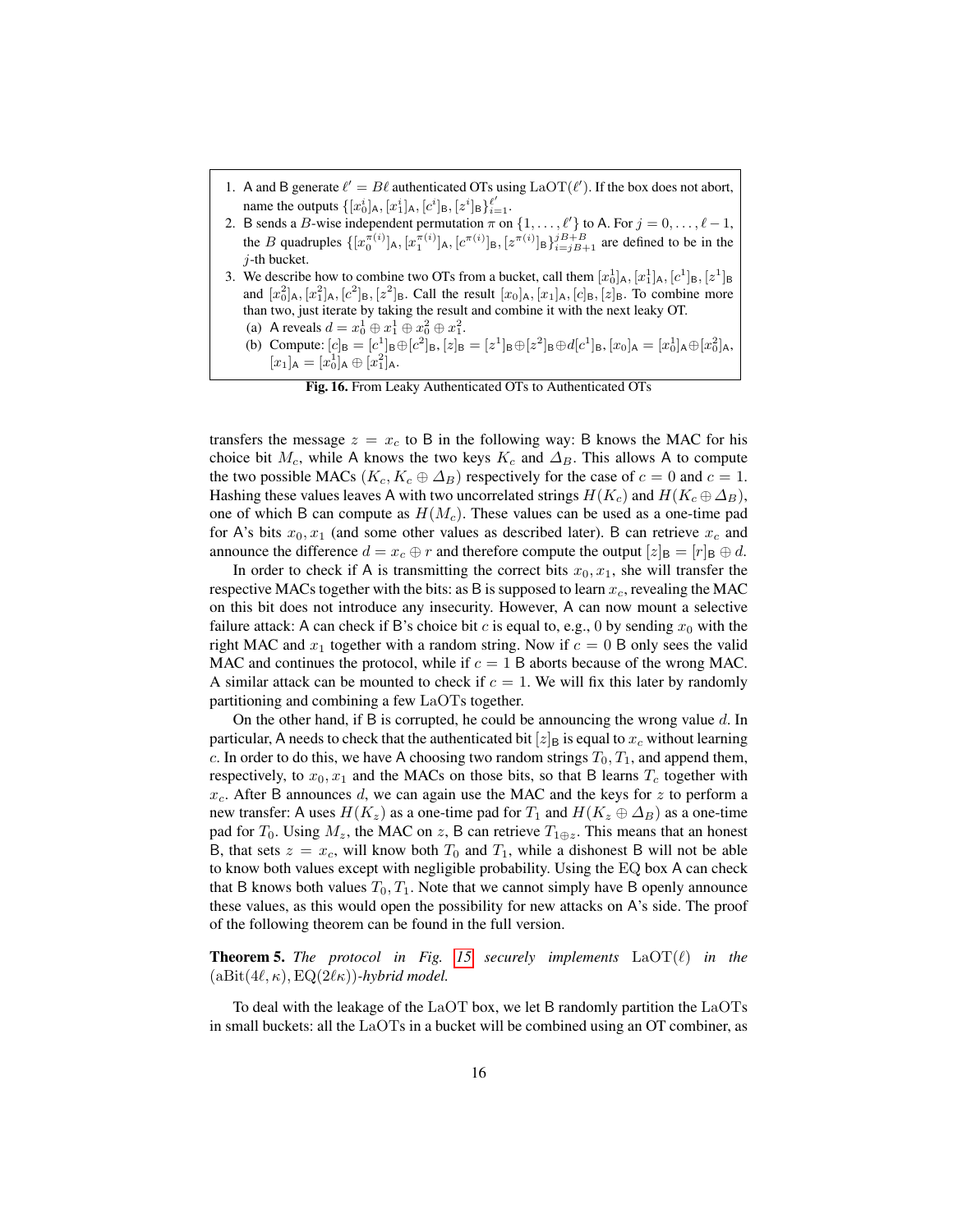shown in Fig. [16,](#page-15-0) in such a way that if at least one choice bit in every bucket is unknown to A, then the resulting aOT will not be leaky. The overall protocol is secure because of the OT combiner and the probability that any bucket is filled only with OTs where the choice bit leaked is negligible, as shown in the full version.

**Theorem 6.** Let  $aOT(\ell)$  denote the box which outputs  $\ell$  aOTs as in  $\mathcal{F}_{DEAL}$ . If  $(\log_2(\ell) + 1)(B - 1) \ge \psi$ , then the protocol in Fig. [16](#page-15-0) securely implements  $aOT(\ell)$  in *the*  $LaOT(B\ell)$ *-hybrid model with security parameter*  $\psi$ *.* 

## <span id="page-16-0"></span>6 Experimental Results

We did a proof-of-concept implementation in Java. The hash function in our protocol was implemented using Java's standard implementation of SHA256. The implementation consists of a circuit-independent protocol for preprocessing all the random values output by  $\mathcal{F}_{\text{DEAL}}$ , a framework for constructing circuits for a given computation, and a run-time system which takes preprocessed values, circuits and inputs and carry out the secure computation.

We will not dwell on the details of the implementation, except for one detail regarding the generation of the circuits. In our implementation, we do not compile the function to be evaluated into a circuit in a separate step. The reason is that this would involve storing a huge, often highly redundant, circuit on the disk, and reading it back. This heavy disk access turned out to constitute a significant part of the running time in an earlier of our prototype implementations, which we discarded. Instead, in the current prototype, circuits are generated on the fly, in chunks which are large enough that their evaluation generate large enough network packages that we can amortize away communication latency, but small enough that the circuit chunks can be kept in memory during their evaluation. A circuit compiled is hence replaced by a succinct program which generates the circuit in a streaming manner. This circuit stream is then sent through the runtime machine, which receives a separate stream of preprocessed  $\mathcal{F}_{\text{DEAL}}$ -values from the disk and then evaluates the circuit chunk by chunk in concert with the runtime machine at the other party in the protocol. The stream of preprocessed  $\mathcal{F}_{\text{DEAL}}$ -values from the disk is still expensive, but we currently see no way to avoid this disk access, as the random nature of the preprocessed values seems to rule out a succinct representation.

For timing we did oblivious ECB-AES encryption. (Both parties input a secret 128 bit key  $K_A$  respectively  $K_B$ , defining an AES key  $K = K_A \oplus K_B$ . A inputs a secret  $\ell$ -block message  $(m_1, \ldots, m_\ell) \in \{0, 1\}^{128\ell}$ . B learns  $(E_K(m_1), \ldots, E_K(m_\ell))$ .) We used a modified version of the AES circuit from [\[31\]](#page-19-9) and we thank Benny Pinkas, Thomas Schneider, Nigel P. Smart and Stephen C. Williams for providing us with this circuit.

The reason for using AES is that it provides a reasonable sized circuit which is also reasonably complex in terms of the structure of the circuit and the depth, as opposed to just running a lot of AND gates in parallel. Also, AES has been used for benchmark in previous implementations, like [\[31\]](#page-19-9), which allows us to do a crude comparison to previous implementations. The comparison can only become crude, as the experiments were run in different experimental setups.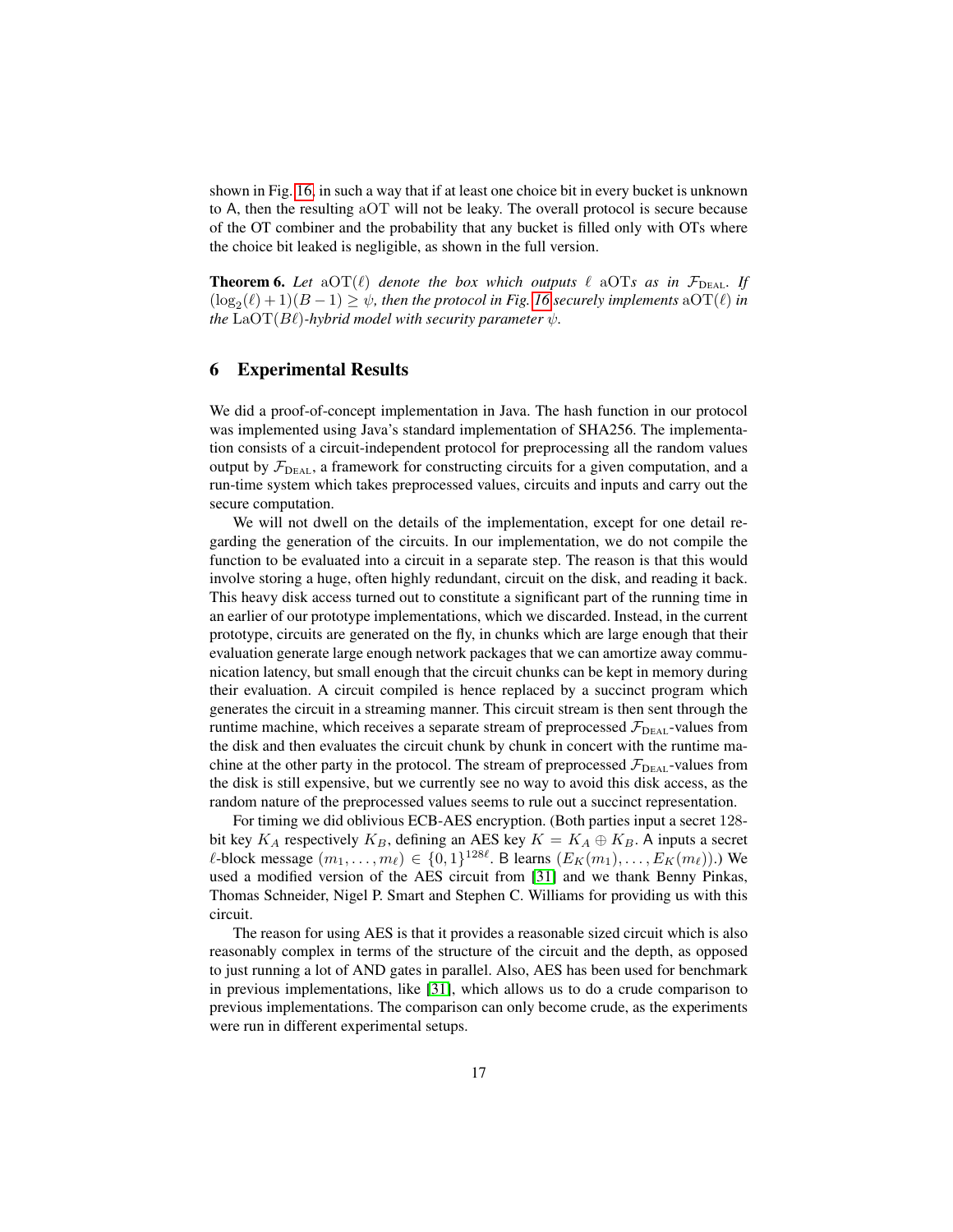| $\ell$ | G                            | $\sigma$ | $T_{\rm pre}$ | $T_{\rm onl}$  | $T_{\rm tot}/\ell$ | $G/T_{\rm tot}$ |
|--------|------------------------------|----------|---------------|----------------|--------------------|-----------------|
|        | 34,520 55                    |          | 38            | 4              | 44                 | 822             |
| 27     | $922,056$ 5                  |          | 38            | $\overline{5}$ | 1.6                | 21,545          |
| 54     | 1,842,728 58                 |          | 79            | 6              | 1.6                | 21,623          |
| 81     | 2,765,400 60                 |          | 126           | 10             | 1.7                | 20,405          |
| 108    | $3,721,208$ 61               |          | 170           | 12             | 1.7                | 20,541          |
| 135    | 4,642,880 62                 |          | 210           | 15             | 1.7                | 20,637          |
| 256    | 8,739,200 65                 |          | 406           | 16             | 1.7                | 20,709          |
| 512    | 17,478,016 68                |          | 907           | 26             | 1.8                | 18,733          |
| 1,024  | 34,955,648 71                |          | 2,303         | 52             | 2.3                | 14,843          |
| 2,048  | 69,910,912 74                |          | 5,324         | 143            | 2.7                | 12,788          |
|        | 4,096 139,821,440 77 11,238  |          |               | 194            | 2.8                | 12,231          |
|        | 8,192 279,642,496 80 22,720  |          |               | 258            | 2.8                | 12,170          |
|        | 16,384 559,284,608 83 46,584 |          |               | 517            | 2.9                | 11,874          |

<span id="page-17-0"></span>Fig. 17. Timings: The reported time for to  $\ell \leq 135$  is the average over 5 runs. For  $\ell \geq 256$  is for single runs. Units are as follows:  $\ell$  is number of 128-bit blocks encrypted, G is Boolean gates,  $\sigma$ is bits of security,  $T_{pre}$ ,  $T_{\text{onl}}$ ,  $T_{\text{tot}}$  are seconds.

In the timings we ran A and B on two different machines on Aarhus University's intranet (using two Intel Xeon E3430 2.40GHz cores on each machine). We recorded the number of Boolean gates evaluated  $(G)$ , the time spent in preprocessing  $(T<sub>pre</sub>)$  and the time spent by the run-time system  $(T_{\text{on}})$ . In the table in Fig. [17](#page-17-0) we also give the amortized time per AES encryption ( $T_{\rm tot}/\ell$  with  $T_{\rm tot} \stackrel{\text{\tiny def}}{=} T_{\rm pre} + T_{\rm onl}$ ) and the number of gates handled per second ( $G/T_{\text{tot}}$ ). The time  $T_{\text{pre}}$  covers the time spent on computing and communicating during the generation of the values preprocessed by  $\mathcal{F}_{\text{DEAL}}$ , and the time spent storing these value to a local disk. The time  $T_{\text{onl}}$  covers the time spent on generating the circuit and the computation and communication involved in evaluating the circuit given the values preprocessed by  $\mathcal{F}_{\text{DEAL}}$ .

We work with two security parameters. The computational security parameter  $\kappa$ specifies that a poly-time adversary should have probability at most  $poly(\kappa)2^{-\kappa}$  in breaking the protocol. The statistical security parameter  $\sigma$  specifies that we allow the protocol to break with probability  $2^{-\sigma}$  independent of the computational power of the adversary. As an example of the use of  $\kappa$ , our keys and therefore MACs have length  $\kappa$ . This is needed as the adversary learns  $H(K_i)$  and  $H(K_i \oplus \Delta)$  in our protocols and can break the protocol given  $\Delta$ . As an example of the use of  $\sigma$ , when we generate  $\ell$  gates with bucket size B, then  $\sigma \leq (\log_2(\ell) + 1)(B - 1)$  due to the probability  $(2\ell)^{1-B}$  that a bucket might end up containing only leaky components. This probability is independent of the computational power of the adversary, as the components are being bucketed by the honest party after it is determined which of them are leaky.

In the timings, the computational security parameter has been set to 120. Since our implementation has a fixed bucket size of 4, the statistical security level depends on  $\ell$ . In the table, we specify the statistical security level attained ( $\sigma$  means insecurity  $2^{-\sigma}$ ). At computational security level 120, the implementation needs to do 640 seed OTs. The timings do not include the time needed to do these, as that would depend on the implementation of the seed OTs, which is not the focus here. We note, however,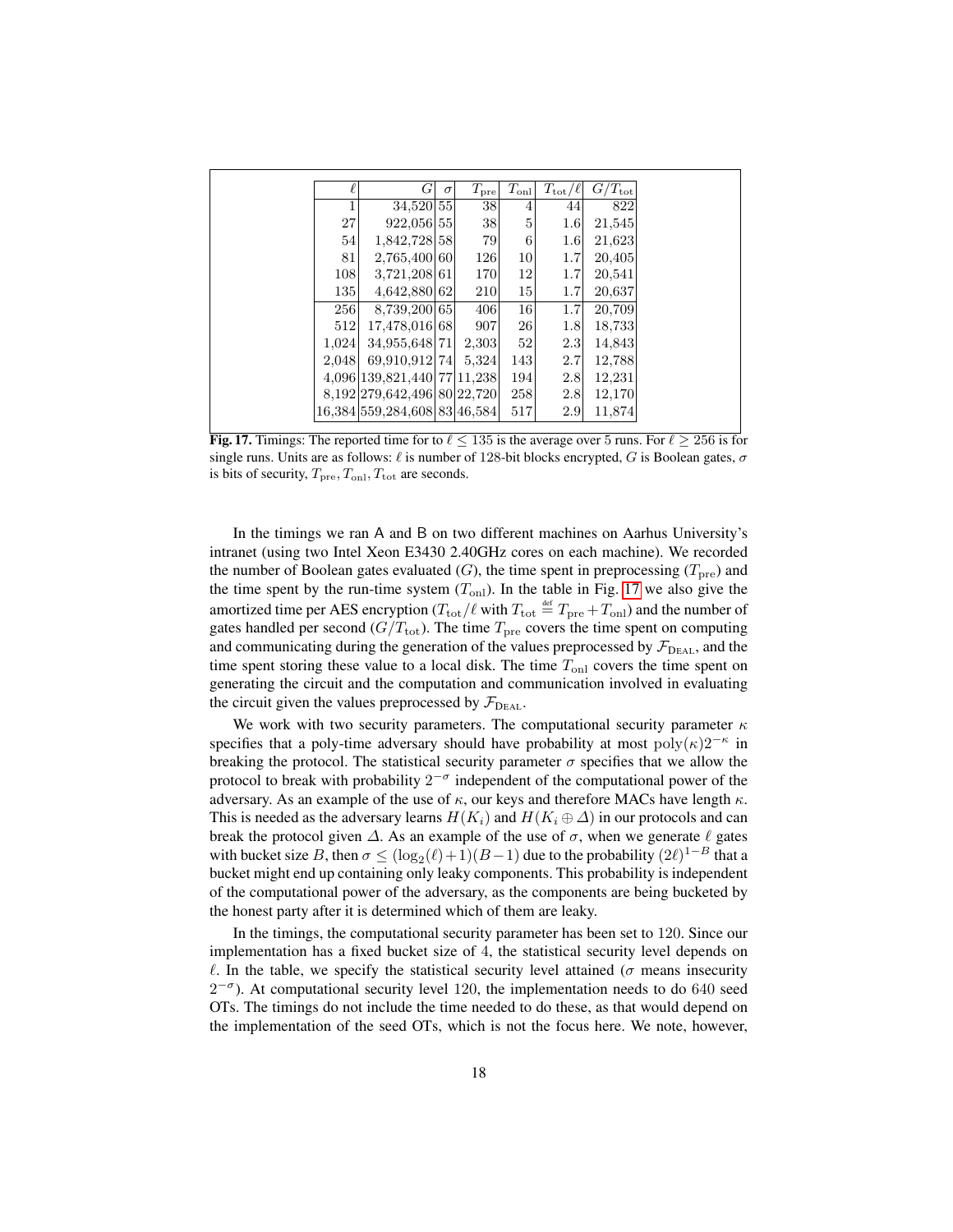that using, e.g., the implementation in [\[31\]](#page-19-9), the seed OTs could be done in around 20 seconds, so they would not significantly affect the amortized times reported.

The dramatic drop in amortized time from  $\ell = 1$  to  $\ell = 27$  is due to the fact that the preprocessor, due to implementation choices, has a smallest unit of gates it can preprocess for. The largest number of AES circuits needing only one, two, three, four and five units is 27, 54, 81, 108 and 135, respectively. Hence we preprocess equally many gates when  $\ell = 1$  and  $\ell = 27$ .

As for total time, we found the best amortized behavior at  $\ell = 54$ , where oblivious AES encryption of one block takes amortized 1.6 seconds, and we handle 21,623 gates per second. As for online time, we found the best amortized behavior at  $\ell = 2048$ , where handling one AES block online takes amortized 32 milliseconds, and online we handle 1,083,885 gates per second. We find these timings encouraging and we plan an implementation in a more machine-near language, exploiting some of the findings from implementing the prototype.

## References

- <span id="page-18-3"></span>1. a. shelat and C.-H. Shen. Two-output secure computation with malicious adversaries. In *EUROCRYPT*, pages 386–405, 2011.
- <span id="page-18-13"></span>2. B. Applebaum, D. Harnik, and Y. Ishai. Semantic security under related-key attacks and applications. In *ICS*, pages 45–60, 2011.
- <span id="page-18-2"></span>3. A. Ben-David, N. Nisan, and B. Pinkas. FairplayMP: a system for secure multi-party computation. In *CCS*, pages 257–266, 2008.
- <span id="page-18-5"></span>4. R. Bendlin, I. Damgård, C. Orlandi, and S. Zakarias. Semi-homomorphic encryption and multiparty computation. In *EUROCRYPT*, pages 169–188, 2011.
- <span id="page-18-12"></span>5. R. Canetti. Universally composable security: A new paradigm for cryptographic protocols. In *FOCS*, pages 136–145, 2001.
- <span id="page-18-6"></span>6. S. G. Choi, K.-W. Hwang, J. Katz, T. Malkin, and D. Rubenstein. Secure multi-party computation of boolean circuits with applications to privacy in on-line marketplaces. In *CT-RSA*, pages 416–432, 2012.
- <span id="page-18-14"></span>7. S. G. Choi, J. Katz, R. Kumaresan, and H.-S. Zhou. On the security of the "free-xor" technique. In *TCC*, pages 39–53, 2012.
- <span id="page-18-10"></span>8. C. Crépeau, J. van de Graaf, and A. Tapp. Committed oblivious transfer and private multiparty computation. In *CRYPTO*, pages 110–123, 1995.
- <span id="page-18-7"></span>9. I. Damgård and M. Keller. Secure multiparty aes. In *Financial Cryptography*, pages 367– 374, 2010.
- <span id="page-18-4"></span>10. I. Damgård and C. Orlandi. Multiparty computation for dishonest majority: From passive to active security at low cost. In *CRYPTO*, pages 558–576, 2010.
- <span id="page-18-9"></span>11. M. J. Freedman, Y. Ishai, B. Pinkas, and O. Reingold. Keyword search and oblivious pseudorandom functions. In *TCC*, pages 303–324, 2005.
- <span id="page-18-11"></span>12. J. A. Garay, P. MacKenzie, and K. Yang. Efficient and universally composable committed oblivious transfer and applications. In *TCC*, pages 297–316, 2004.
- <span id="page-18-8"></span>13. O. Goldreich. *Foundations of Cryptography, Vol. 2*. Cambridge University Press, 2004. <http://www.wisdom.weizmann.ac.il/~oded/foc-vol2.html>.
- <span id="page-18-0"></span>14. O. Goldreich, S. Micali, and A. Wigderson. How to play any mental game or a completeness theorem for protocols with honest majority. In *STOC*, pages 218–229, 1987.
- <span id="page-18-1"></span>15. D. Harnik, Y. Ishai, E. Kushilevitz, and J. B. Nielsen. OT-combiners via secure computation. In *TCC*, pages 393–411, 2008.